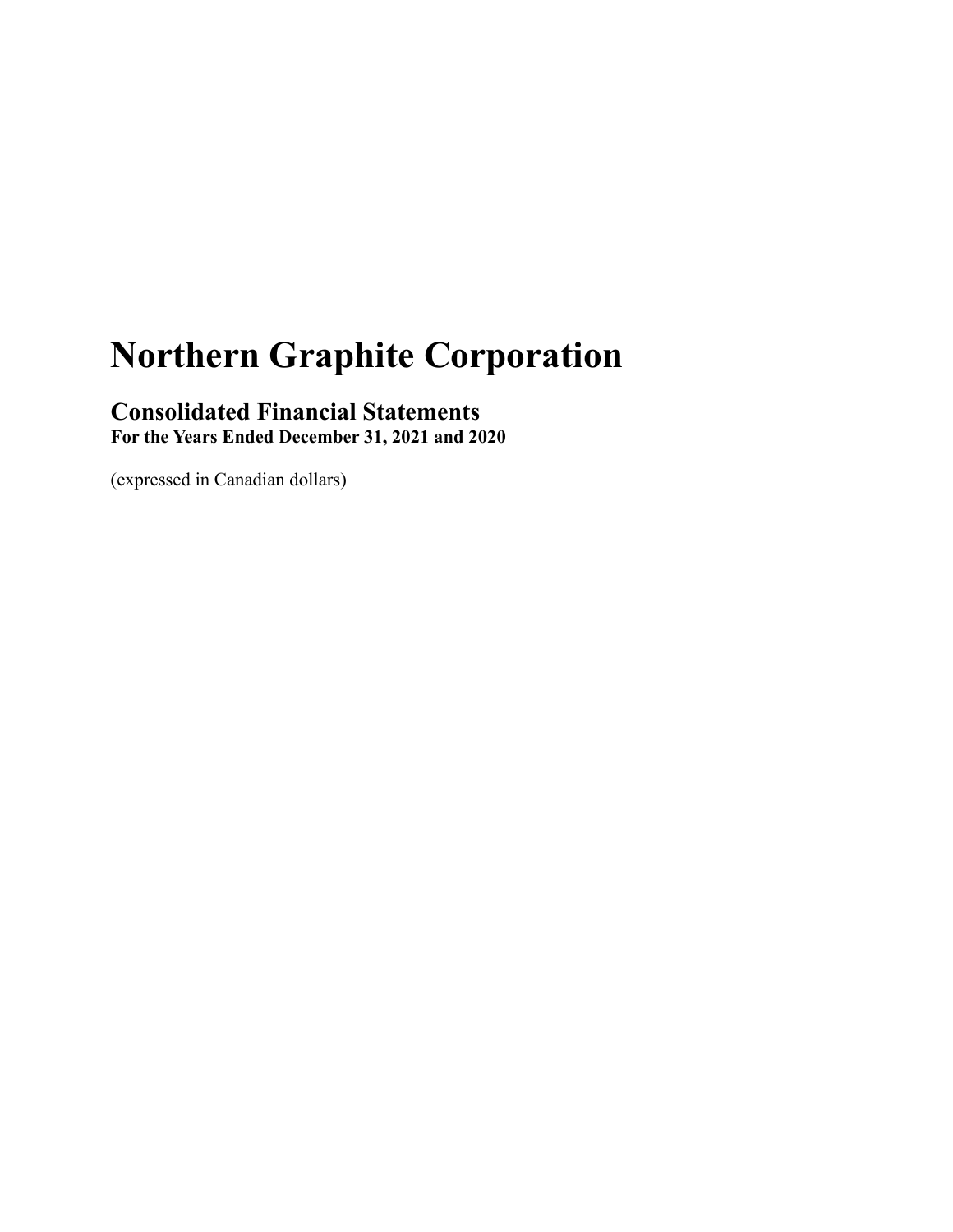

To the Shareholders of Northern Graphite Corporation:

#### **Opinion**

We have audited the consolidated financial statements of Northern Graphite Corporation (the "Company"), which comprise the consolidated statements of financial position as at December 31, 2021 and December 31, 2020, and the consolidated statements of loss and comprehensive loss, changes in shareholders' equity and cash flows for the years then ended, and notes to the consolidated financial statements, including a summary of significant accounting policies.

In our opinion, the accompanying consolidated financial statements present fairly, in all material respects, the financial position of the Company as at December 31, 2021 and December 31, 2020, and its financial performance and its cash flows for the years then ended in accordance with International Financial Reporting Standards.

#### **Basis for Opinion**

We conducted our audits in accordance with Canadian generally accepted auditing standards. Our responsibilities under those standards are further described in the Auditor's Responsibilities for the Audit of the Consolidated Financial Statements section of our report. We are independent of the Company in accordance with the ethical requirements that are relevant to our audits of the consolidated financial statements in Canada, and we have fulfilled our other ethical responsibilities in accordance with these requirements. We believe that the audit evidence we have obtained is sufficient and appropriate to provide a basis for our opinion.

#### **Other Information**

Management is responsible for the other information. The other information comprises Management's Discussion and Analysis.

Our opinion on the consolidated financial statements does not cover the other information and we do not express any form of assurance conclusion thereon.

In connection with our audits of the consolidated financial statements, our responsibility is to read the other information and, in doing so, consider whether the other information is materially inconsistent with the consolidated financial statements or our knowledge obtained in the audits or otherwise appears to be materially misstated. We obtained Management's Discussion and Analysis prior to the date of this auditor's report. If, based on the work we have performed on this other information, we conclude that there is a material misstatement of this other information, we are required to report that fact. We have nothing to report in this regard.

#### **Responsibilities of Management and Those Charged with Governance for the Consolidated Financial Statements**

Management is responsible for the preparation and fair presentation of the consolidated financial statements in accordance with International Financial Reporting Standards, and for such internal control as management determines is necessary to enable the preparation of consolidated financial statements that are free from material misstatement, whether due to fraud or error.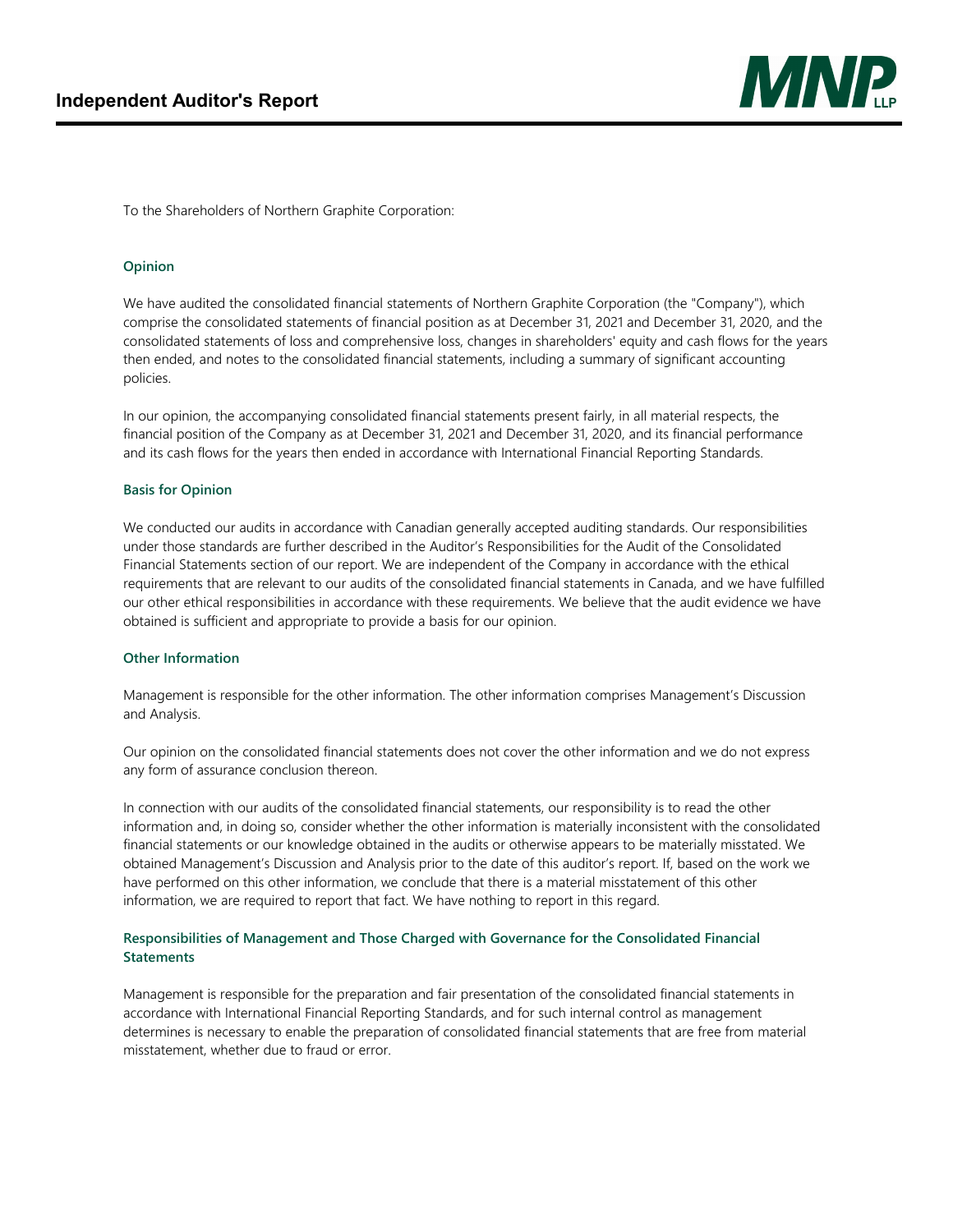In preparing the consolidated financial statements, management is responsible for assessing the Company's ability to continue as a going concern, disclosing, as applicable, matters related to going concern and using the going concern basis of accounting unless management either intends to liquidate the Company or to cease operations, or has no realistic alternative but to do so.

Those charged with governance are responsible for overseeing the Company's financial reporting process.

#### **Auditor's Responsibilities for the Audit of the Consolidated Financial Statements**

Our objectives are to obtain reasonable assurance about whether the consolidated financial statements as a whole are free from material misstatement, whether due to fraud or error, and to issue an auditor's report that includes our opinion. Reasonable assurance is a high level of assurance, but is not a guarantee that an audit conducted in accordance with Canadian generally accepted auditing standards will always detect a material misstatement when it exists. Misstatements can arise from fraud or error and are considered material if, individually or in the aggregate, they could reasonably be expected to influence the economic decisions of users taken on the basis of these consolidated financial statements.

As part of an audit in accordance with Canadian generally accepted auditing standards, we exercise professional judgment and maintain professional skepticism throughout the audit. We also:

- Identify and assess the risks of material misstatement of the consolidated financial statements, whether due to fraud or error, design and perform audit procedures responsive to those risks, and obtain audit evidence that is sufficient and appropriate to provide a basis for our opinion. The risk of not detecting a material misstatement resulting from fraud is higher than for one resulting from error, as fraud may involve collusion, forgery, intentional omissions, misrepresentations, or the override of internal control.
- Obtain an understanding of internal control relevant to the audit in order to design audit procedures that are appropriate in the circumstances, but not for the purpose of expressing an opinion on the effectiveness of the Company's internal control.
- Evaluate the appropriateness of accounting policies used and the reasonableness of accounting estimates and related disclosures made by management.
- Conclude on the appropriateness of management's use of the going concern basis of accounting and, based on the audit evidence obtained, whether a material uncertainty exists related to events or conditions that may cast significant doubt on the Company's ability to continue as a going concern. If we conclude that a material uncertainty exists, we are required to draw attention in our auditor's report to the related disclosures in the consolidated financial statements or, if such disclosures are inadequate, to modify our opinion. Our conclusions are based on the audit evidence obtained up to the date of our auditor's report. However, future events or conditions may cause the Company to cease to continue as a going concern.
- Evaluate the overall presentation, structure and content of the consolidated financial statements, including the disclosures, and whether the consolidated financial statements represent the underlying transactions and events in a manner that achieves fair presentation.
- Obtain sufficient appropriate audit evidence regarding the financial information of the entities or business activities within the Company to express an opinion on the consolidated financial statements. We are responsible for the direction, supervision and performance of the group audit. We remain solely responsible for our audit opinion.

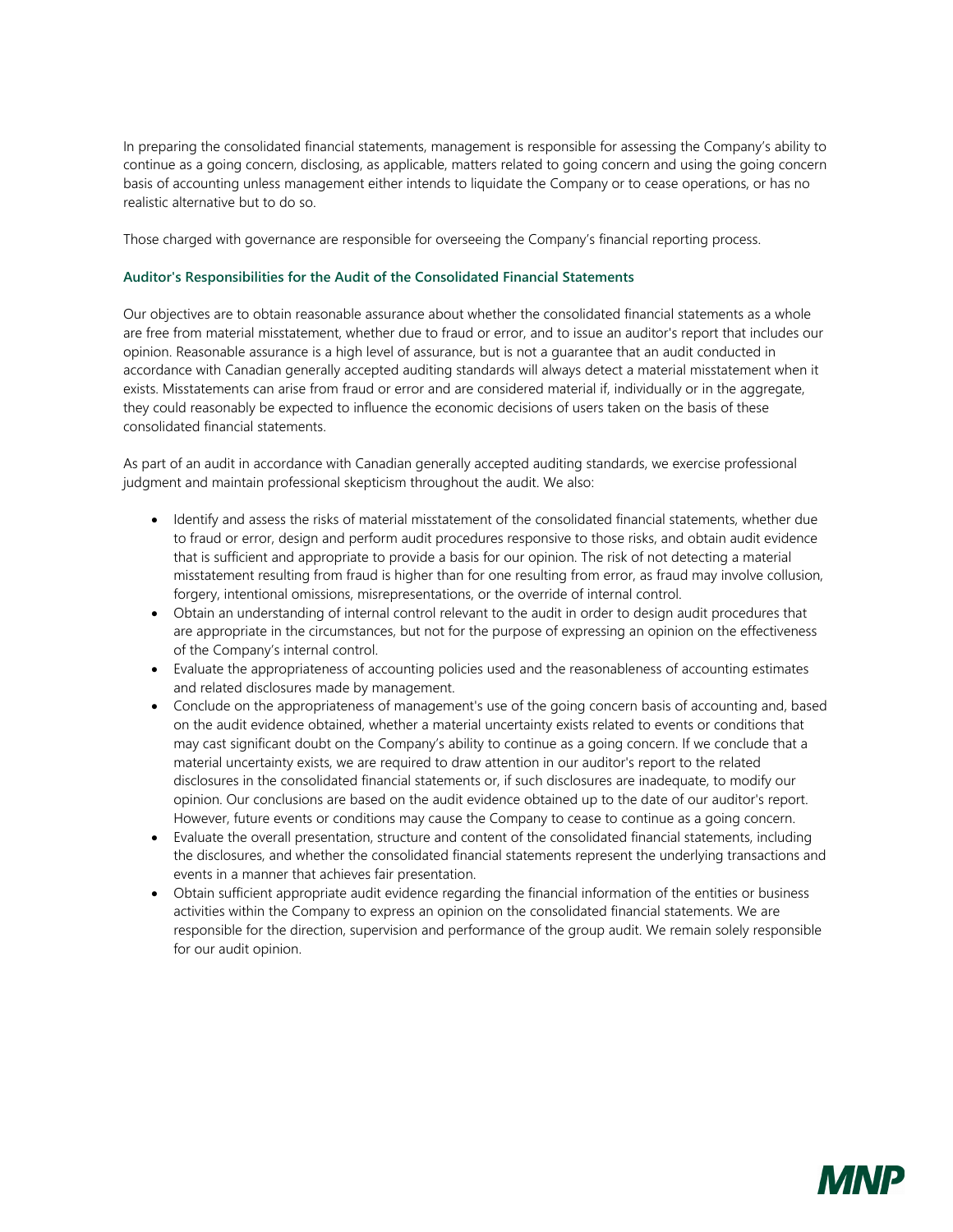We communicate with those charged with governance regarding, among other matters, the planned scope and timing of the audits and significant audit findings, including any significant deficiencies in internal control that we identify during our audits.

The engagement partner on the audit resulting in this independent auditor's report is Brent Wolfe.

Vancouver, British Columbia

MNPLLP

April 11, 2022 Chartered Professional Accountants

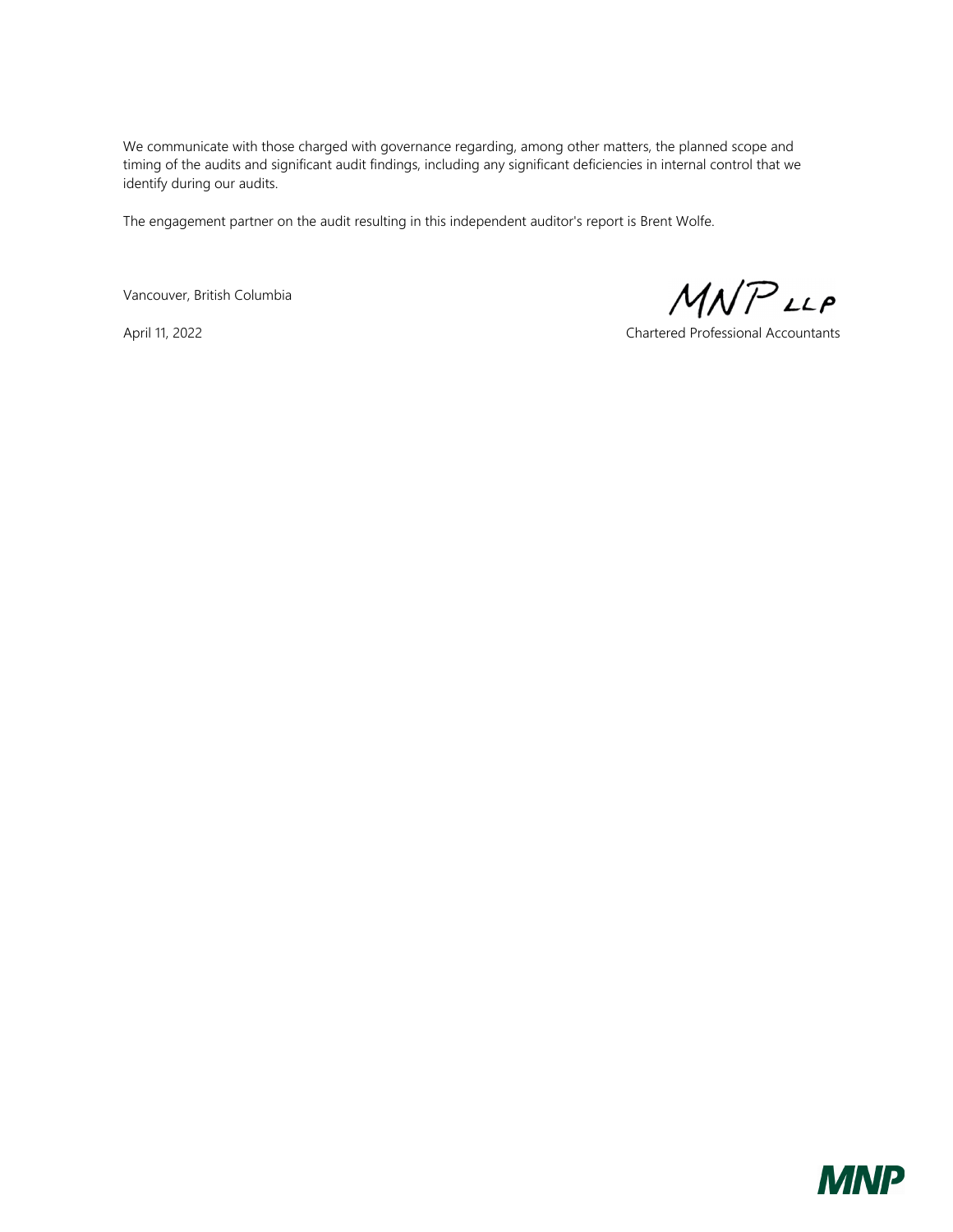# **Northern Graphite Corporation**

# **Consolidated Statements of Financial Position**

(expressed in Canadian dollars)

|                                                  | As at          | As at        |
|--------------------------------------------------|----------------|--------------|
|                                                  | December 31,   | December 31, |
|                                                  | 2021           | 2020         |
|                                                  | \$             | \$           |
| <b>Assets</b>                                    |                |              |
| Current                                          |                |              |
| Cash and cash equivalents                        | 3,577,643      | 1,211,575    |
| HST receivable                                   | 79,411         | 15,496       |
| Prepaid expenses and deposits                    | 64,786         | 89,185       |
| Marketable securities (note 4)                   | 750,000        | 182,708      |
| Deferred costs (note 7)                          | 750,492        |              |
|                                                  | 5,222,332      | 1,498,964    |
| Marketable securities (note 4 and 13)            |                | 153,607      |
| Reclamation deposit (note 15)                    | 845,883        | 845,145      |
| Property and equipment (note 5)                  | 69,624         | 101,120      |
| Exploration and evaluation assets (note 6)       | 13,518,393     | 12,623,846   |
|                                                  |                |              |
| Total assets                                     | 19,656,232     | 15,222,682   |
|                                                  |                |              |
| <b>Liabilities</b>                               |                |              |
| <b>Current</b>                                   |                |              |
| Accounts payable and accrued liabilities         | 1,562,028      | 207,739      |
|                                                  |                |              |
| Reclamation and site closure provision (note 15) | 362,180        | 345,925      |
| <b>Total liabilities</b>                         | 1,924,208      | 553,664      |
|                                                  |                |              |
| Shareholders' equity                             |                |              |
| Share capital (note 8)                           | 30,862,348     | 25,098,662   |
| Warrants (note 8)                                | 626,566        | 945,813      |
| Contributed surplus (note 8)                     | 2,502,850      | 2,405,345    |
| Accumulated deficit                              | (16, 259, 740) | (13,780,802) |
| Total shareholders' equity                       | 17,732,024     | 14,669,018   |
|                                                  |                |              |
| Total liabilities and shareholders' equity       | 19,656,232     | 15,222,682   |
|                                                  |                |              |

Nature of operations (note 1) Subsequent events (note 18)

*The accompanying notes are an integral part of these consolidated financial statements.*

#### **Approved by the Board of Directors and authorized for issue on April 11, 2022**

| (signed) Gregory Bowes | (signed) Donald Christie |
|------------------------|--------------------------|
| <b>Director</b>        | <b>Director</b>          |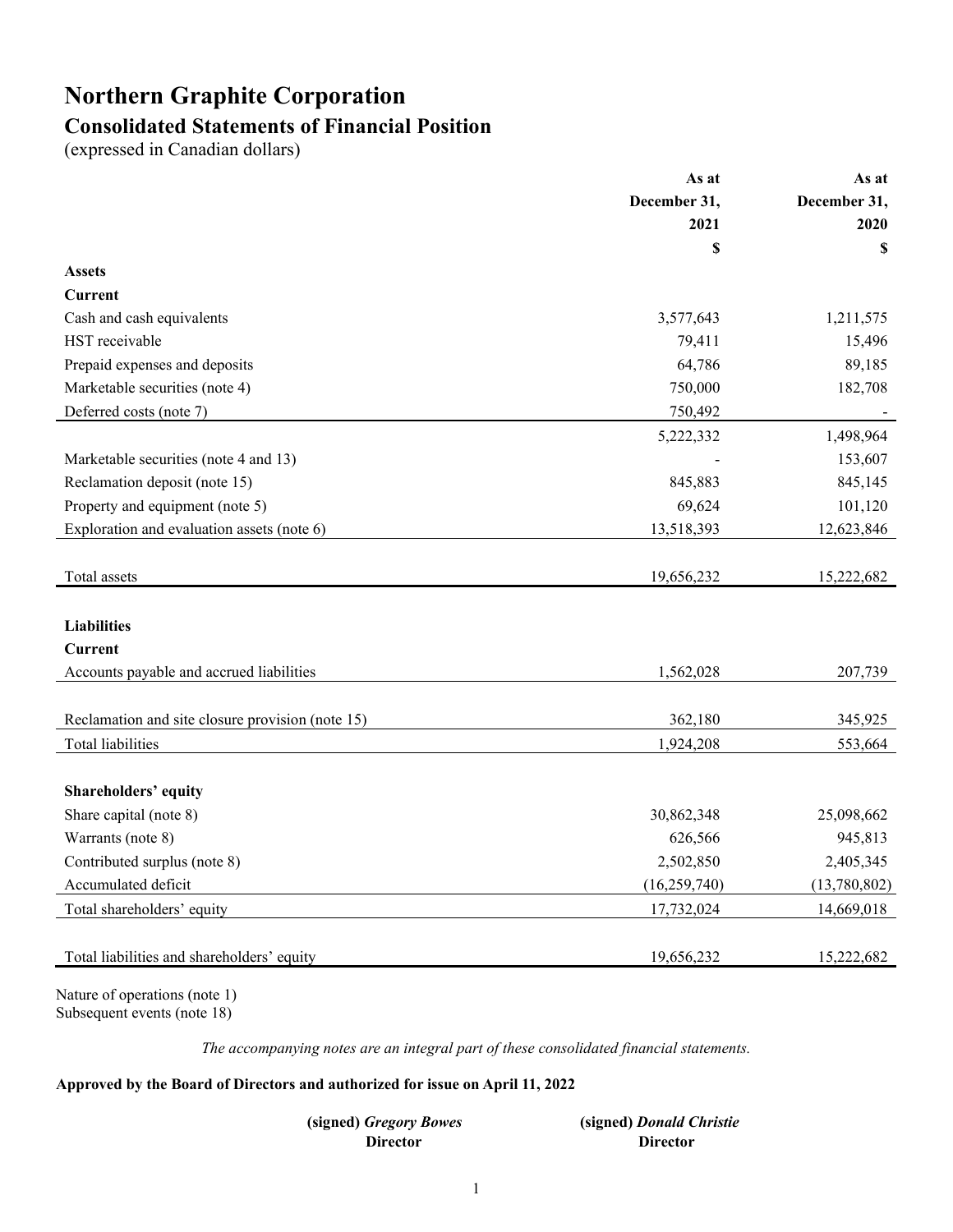# **Northern Graphite Corporation Consolidated Statements of Loss and Comprehensive Loss**

(expressed in Canadian dollars)

|                                                       | <b>Years ended December 31,</b> |            |
|-------------------------------------------------------|---------------------------------|------------|
|                                                       | 2021                            | 2020       |
|                                                       | S                               | S          |
| General and administrative expenses                   |                                 |            |
| Legal and audit                                       | 165,809                         | 52,349     |
| Office, management and director fees (note 13)        | 759,160                         | 331,271    |
| Promotion and investor relations                      | 289,307                         | 113,235    |
| Regulatory and transfer agent                         | 82,794                          | 59,147     |
| Project evaluation and acquisition (note 7)           | 1,488,107                       |            |
| Share-based payments (notes 8 and 13)                 | 844,126                         | 202,125    |
| Depreciation (note 5)                                 | 31,496                          | 34,180     |
|                                                       | 3,660,799                       | 792,307    |
|                                                       |                                 |            |
| <b>Loss from operations</b>                           | (3,660,799)                     | (792, 307) |
| Interest income                                       | 21,555                          | 11,605     |
| Gain (loss) on marketable securities (note 4)         | 413,685                         | (104, 025) |
| Gain on sale of building (note 5)                     |                                 | 16,596     |
| Loss and comprehensive loss for the year              | (3,225,559)                     | (868, 131) |
|                                                       |                                 |            |
| Loss per share – basic and diluted                    | (0.04)                          | (0.01)     |
| Weighted average number of shares - basic and diluted | 77,465,330                      | 65,112,756 |

*The accompanying notes are an integral part of these consolidated financial statements.*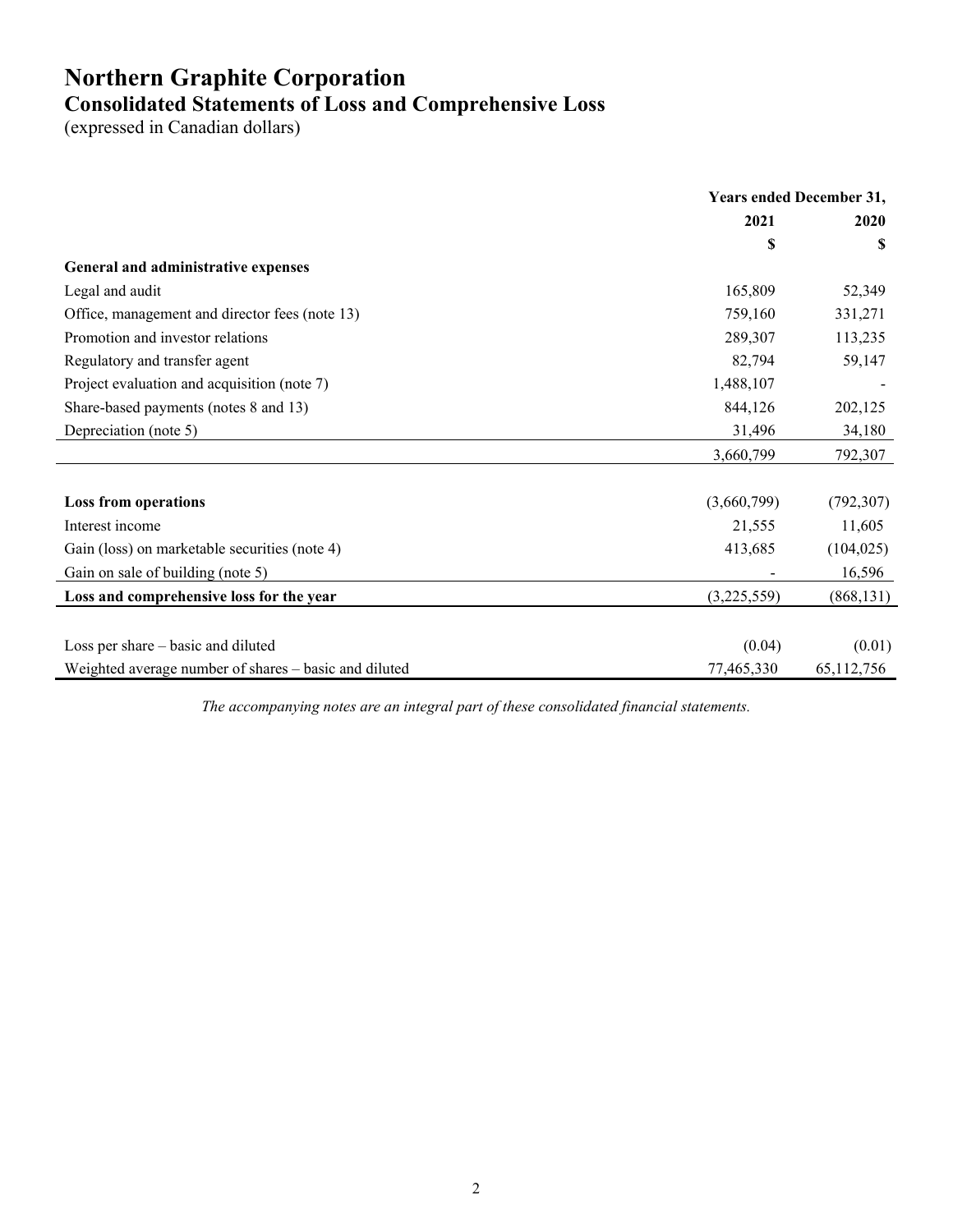# **Northern Graphite Corporation Consolidated Statements of Changes in Shareholders' Equity**

(expressed in Canadian dollars)

|                                                      | Number of    |               |            | Contributed | Accumulated    |              |
|------------------------------------------------------|--------------|---------------|------------|-------------|----------------|--------------|
|                                                      | shares       | Share capital | Warrants   | surplus     | deficit        | <b>Total</b> |
|                                                      |              |               | S          | S           | S              | S            |
| Balance, December 31, 2020                           | 65, 112, 756 | 25,098,662    | 945,813    | 2,405,345   | (13,780,802)   | 14,669,018   |
| Common shares issued for property (note 6)           | 500,000      | 250,000       |            |             |                | 250,000      |
| Issuance of common shares and warrants, net (note 8) | 10,688,000   | 2,133,934     | 659,830    |             |                | 2,793,764    |
| Exercise of warrants (note 8)                        | 5,070,666    | 3,169,532     | (768, 857) |             |                | 2,400,675    |
| Expiry of warrants (note 8)                          |              | 210,220       | (210, 220) |             |                |              |
| Share-based payment expense (note 8 and 13)          |              |               |            | 844,126     |                | 844,126      |
| Expiry of stock options (note 8)                     |              |               |            | (746, 621)  | 746,621        |              |
| Loss and comprehensive loss for the year             |              |               |            |             | (3,225,559)    | (3,225,559)  |
| Balance, December 31, 2021                           | 81,371,422   | 30,862,348    | 626,566    | 2,502,850   | (16, 259, 740) | 17,732,024   |
|                                                      |              |               |            |             |                |              |
| <b>Balance, December 31, 2019</b>                    | 65, 112, 756 | 25,098,662    | 945,813    | 2,362,599   | (13,072,050)   | 15,335,024   |
| Share-based payment expense (note 8 and 13)          |              |               |            | 202,125     |                | 202,125      |
| Expiry of stock options (note 8)                     |              |               |            | (159, 379)  | 159,379        |              |
| Loss and comprehensive loss for the year             |              |               |            |             | (868, 131)     | (868, 131)   |
| Balance, December 31, 2020                           | 65,112,756   | 25,098,662    | 945,813    | 2,405,345   | (13,780,802)   | 14,669,018   |

*The accompanying notes are an integral part of these consolidated financial statements.*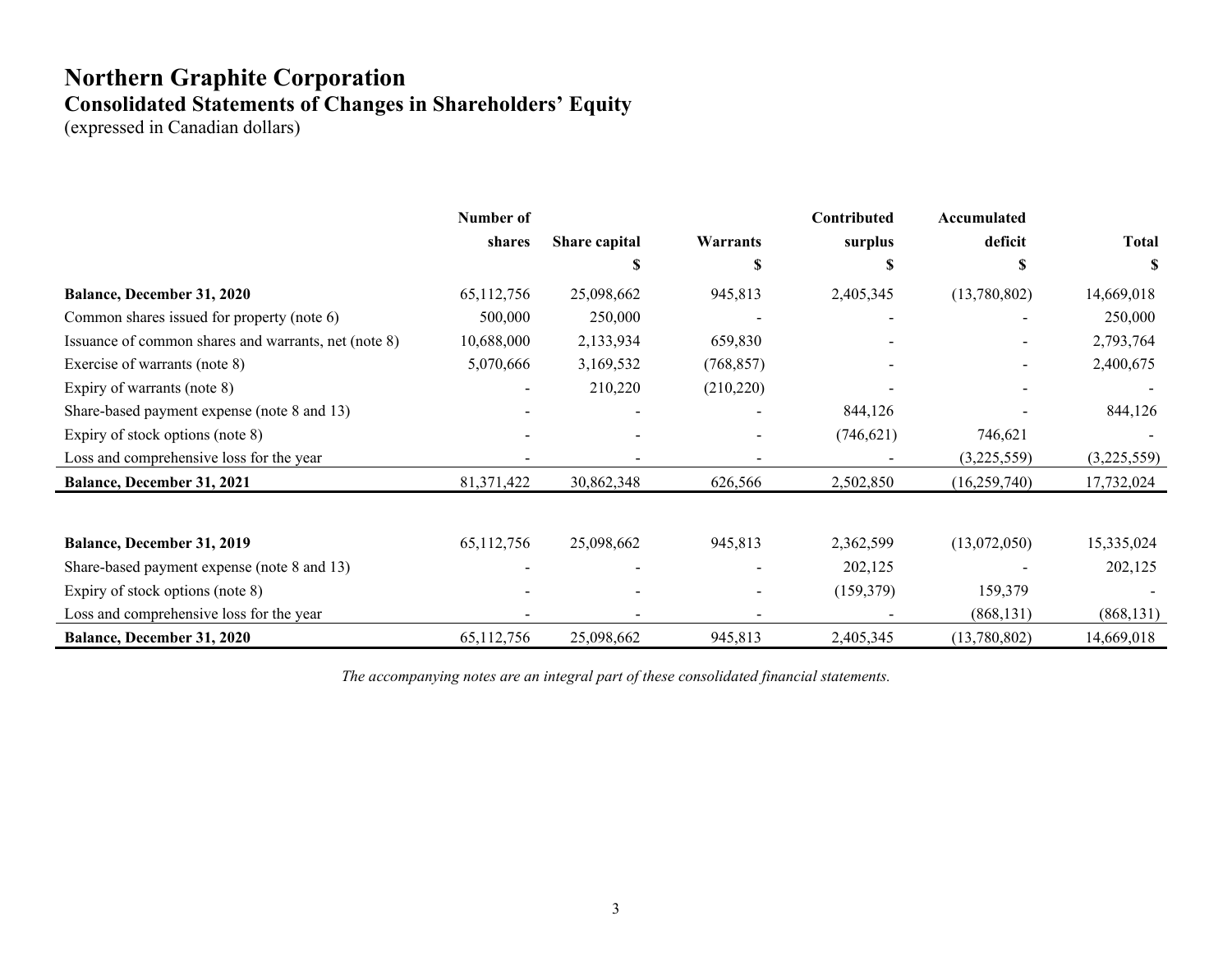# **Northern Graphite Corporation**

# **Consolidated Statements of Cash Flows**

(expressed in Canadian dollars)

| 2021<br>2020<br>\$<br>S<br>Cash provided by (used in)<br><b>Operating activities</b><br>Loss for the year<br>(868, 131)<br>(3,225,559)<br>Items not affecting cash:<br>Accretion of asset retirement obligation (note 15)<br>15,517<br>295<br>Unrealized (gain) loss on marketable securities (note 4)<br>(413, 685)<br>104,025<br>Depreciation (note 5)<br>31,496<br>34,180<br>Share-based payments (note 8 and 13)<br>844,126<br>202,125<br>Gain on sale of building (note 5)<br>(16, 596)<br>Change in non-cash working capital items:<br>HST receivable<br>(63, 915)<br>2,522<br>Prepaid expenses and deposits<br>24,399<br>(35,161)<br>Accounts payable and accrued liabilities<br>1,387,249<br>51,296<br>Net cash used in operating activities<br>(1,400,372)<br>(525, 445)<br><b>Financing activities</b><br>Issuance of common shares and warrants, net (note 8)<br>2,793,764<br>Proceeds from exercise of warrants (note 8)<br>2,400,675<br>Deferred financing costs (note 7)<br>(131, 283)<br>Net cash provided by financing activities<br>5,063,156<br><b>Investing activities</b><br>Proceeds from sale of building (note 5)<br>27,140<br>Exploration and evaluation costs (note 6)<br>(677, 507)<br>(174,918)<br>Proceeds from sale of Bissett Creek royalty (note 6)<br>500,000<br>Deferred acquisition costs (note 7)<br>(619,209)<br>Net cash (used in) provided by investing activities<br>(1,296,716)<br>352,222<br>Net increase (decrease) in cash and cash equivalents<br>2,366,068<br>(173, 223)<br>Cash and cash equivalents, beginning of year<br>1,211,575<br>1,384,798 | Year ended December 31, |  |
|-------------------------------------------------------------------------------------------------------------------------------------------------------------------------------------------------------------------------------------------------------------------------------------------------------------------------------------------------------------------------------------------------------------------------------------------------------------------------------------------------------------------------------------------------------------------------------------------------------------------------------------------------------------------------------------------------------------------------------------------------------------------------------------------------------------------------------------------------------------------------------------------------------------------------------------------------------------------------------------------------------------------------------------------------------------------------------------------------------------------------------------------------------------------------------------------------------------------------------------------------------------------------------------------------------------------------------------------------------------------------------------------------------------------------------------------------------------------------------------------------------------------------------------------------------------------------------------------------|-------------------------|--|
|                                                                                                                                                                                                                                                                                                                                                                                                                                                                                                                                                                                                                                                                                                                                                                                                                                                                                                                                                                                                                                                                                                                                                                                                                                                                                                                                                                                                                                                                                                                                                                                                 |                         |  |
|                                                                                                                                                                                                                                                                                                                                                                                                                                                                                                                                                                                                                                                                                                                                                                                                                                                                                                                                                                                                                                                                                                                                                                                                                                                                                                                                                                                                                                                                                                                                                                                                 |                         |  |
|                                                                                                                                                                                                                                                                                                                                                                                                                                                                                                                                                                                                                                                                                                                                                                                                                                                                                                                                                                                                                                                                                                                                                                                                                                                                                                                                                                                                                                                                                                                                                                                                 |                         |  |
|                                                                                                                                                                                                                                                                                                                                                                                                                                                                                                                                                                                                                                                                                                                                                                                                                                                                                                                                                                                                                                                                                                                                                                                                                                                                                                                                                                                                                                                                                                                                                                                                 |                         |  |
|                                                                                                                                                                                                                                                                                                                                                                                                                                                                                                                                                                                                                                                                                                                                                                                                                                                                                                                                                                                                                                                                                                                                                                                                                                                                                                                                                                                                                                                                                                                                                                                                 |                         |  |
|                                                                                                                                                                                                                                                                                                                                                                                                                                                                                                                                                                                                                                                                                                                                                                                                                                                                                                                                                                                                                                                                                                                                                                                                                                                                                                                                                                                                                                                                                                                                                                                                 |                         |  |
|                                                                                                                                                                                                                                                                                                                                                                                                                                                                                                                                                                                                                                                                                                                                                                                                                                                                                                                                                                                                                                                                                                                                                                                                                                                                                                                                                                                                                                                                                                                                                                                                 |                         |  |
|                                                                                                                                                                                                                                                                                                                                                                                                                                                                                                                                                                                                                                                                                                                                                                                                                                                                                                                                                                                                                                                                                                                                                                                                                                                                                                                                                                                                                                                                                                                                                                                                 |                         |  |
|                                                                                                                                                                                                                                                                                                                                                                                                                                                                                                                                                                                                                                                                                                                                                                                                                                                                                                                                                                                                                                                                                                                                                                                                                                                                                                                                                                                                                                                                                                                                                                                                 |                         |  |
|                                                                                                                                                                                                                                                                                                                                                                                                                                                                                                                                                                                                                                                                                                                                                                                                                                                                                                                                                                                                                                                                                                                                                                                                                                                                                                                                                                                                                                                                                                                                                                                                 |                         |  |
|                                                                                                                                                                                                                                                                                                                                                                                                                                                                                                                                                                                                                                                                                                                                                                                                                                                                                                                                                                                                                                                                                                                                                                                                                                                                                                                                                                                                                                                                                                                                                                                                 |                         |  |
|                                                                                                                                                                                                                                                                                                                                                                                                                                                                                                                                                                                                                                                                                                                                                                                                                                                                                                                                                                                                                                                                                                                                                                                                                                                                                                                                                                                                                                                                                                                                                                                                 |                         |  |
|                                                                                                                                                                                                                                                                                                                                                                                                                                                                                                                                                                                                                                                                                                                                                                                                                                                                                                                                                                                                                                                                                                                                                                                                                                                                                                                                                                                                                                                                                                                                                                                                 |                         |  |
|                                                                                                                                                                                                                                                                                                                                                                                                                                                                                                                                                                                                                                                                                                                                                                                                                                                                                                                                                                                                                                                                                                                                                                                                                                                                                                                                                                                                                                                                                                                                                                                                 |                         |  |
|                                                                                                                                                                                                                                                                                                                                                                                                                                                                                                                                                                                                                                                                                                                                                                                                                                                                                                                                                                                                                                                                                                                                                                                                                                                                                                                                                                                                                                                                                                                                                                                                 |                         |  |
|                                                                                                                                                                                                                                                                                                                                                                                                                                                                                                                                                                                                                                                                                                                                                                                                                                                                                                                                                                                                                                                                                                                                                                                                                                                                                                                                                                                                                                                                                                                                                                                                 |                         |  |
|                                                                                                                                                                                                                                                                                                                                                                                                                                                                                                                                                                                                                                                                                                                                                                                                                                                                                                                                                                                                                                                                                                                                                                                                                                                                                                                                                                                                                                                                                                                                                                                                 |                         |  |
|                                                                                                                                                                                                                                                                                                                                                                                                                                                                                                                                                                                                                                                                                                                                                                                                                                                                                                                                                                                                                                                                                                                                                                                                                                                                                                                                                                                                                                                                                                                                                                                                 |                         |  |
|                                                                                                                                                                                                                                                                                                                                                                                                                                                                                                                                                                                                                                                                                                                                                                                                                                                                                                                                                                                                                                                                                                                                                                                                                                                                                                                                                                                                                                                                                                                                                                                                 |                         |  |
|                                                                                                                                                                                                                                                                                                                                                                                                                                                                                                                                                                                                                                                                                                                                                                                                                                                                                                                                                                                                                                                                                                                                                                                                                                                                                                                                                                                                                                                                                                                                                                                                 |                         |  |
|                                                                                                                                                                                                                                                                                                                                                                                                                                                                                                                                                                                                                                                                                                                                                                                                                                                                                                                                                                                                                                                                                                                                                                                                                                                                                                                                                                                                                                                                                                                                                                                                 |                         |  |
|                                                                                                                                                                                                                                                                                                                                                                                                                                                                                                                                                                                                                                                                                                                                                                                                                                                                                                                                                                                                                                                                                                                                                                                                                                                                                                                                                                                                                                                                                                                                                                                                 |                         |  |
|                                                                                                                                                                                                                                                                                                                                                                                                                                                                                                                                                                                                                                                                                                                                                                                                                                                                                                                                                                                                                                                                                                                                                                                                                                                                                                                                                                                                                                                                                                                                                                                                 |                         |  |
|                                                                                                                                                                                                                                                                                                                                                                                                                                                                                                                                                                                                                                                                                                                                                                                                                                                                                                                                                                                                                                                                                                                                                                                                                                                                                                                                                                                                                                                                                                                                                                                                 |                         |  |
|                                                                                                                                                                                                                                                                                                                                                                                                                                                                                                                                                                                                                                                                                                                                                                                                                                                                                                                                                                                                                                                                                                                                                                                                                                                                                                                                                                                                                                                                                                                                                                                                 |                         |  |
|                                                                                                                                                                                                                                                                                                                                                                                                                                                                                                                                                                                                                                                                                                                                                                                                                                                                                                                                                                                                                                                                                                                                                                                                                                                                                                                                                                                                                                                                                                                                                                                                 |                         |  |
|                                                                                                                                                                                                                                                                                                                                                                                                                                                                                                                                                                                                                                                                                                                                                                                                                                                                                                                                                                                                                                                                                                                                                                                                                                                                                                                                                                                                                                                                                                                                                                                                 |                         |  |
|                                                                                                                                                                                                                                                                                                                                                                                                                                                                                                                                                                                                                                                                                                                                                                                                                                                                                                                                                                                                                                                                                                                                                                                                                                                                                                                                                                                                                                                                                                                                                                                                 |                         |  |
|                                                                                                                                                                                                                                                                                                                                                                                                                                                                                                                                                                                                                                                                                                                                                                                                                                                                                                                                                                                                                                                                                                                                                                                                                                                                                                                                                                                                                                                                                                                                                                                                 |                         |  |
|                                                                                                                                                                                                                                                                                                                                                                                                                                                                                                                                                                                                                                                                                                                                                                                                                                                                                                                                                                                                                                                                                                                                                                                                                                                                                                                                                                                                                                                                                                                                                                                                 |                         |  |
|                                                                                                                                                                                                                                                                                                                                                                                                                                                                                                                                                                                                                                                                                                                                                                                                                                                                                                                                                                                                                                                                                                                                                                                                                                                                                                                                                                                                                                                                                                                                                                                                 |                         |  |
| Cash and cash equivalents, end of year<br>3,577,643<br>1,211,575                                                                                                                                                                                                                                                                                                                                                                                                                                                                                                                                                                                                                                                                                                                                                                                                                                                                                                                                                                                                                                                                                                                                                                                                                                                                                                                                                                                                                                                                                                                                |                         |  |

Supplemental cash flow information (note 11)

*The accompanying notes are an integral part of these consolidated financial statements.*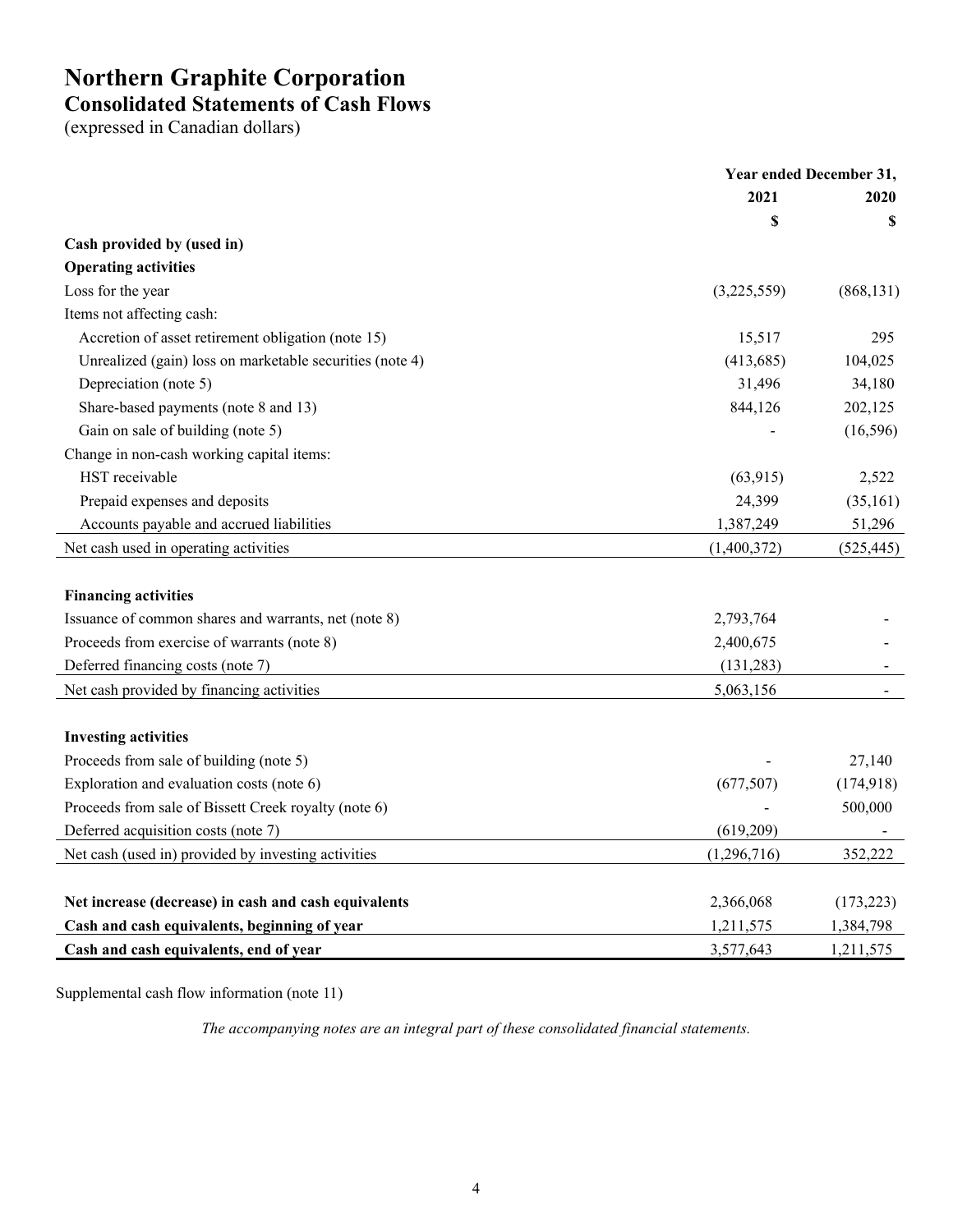**For the years ended December 31, 2021 and 2020**

(expressed in Canadian dollars)

#### *1. Nature of operations*

Northern Graphite Corporation ("Northern" or the "Company") is an exploration and development stage company engaged in the acquisition, exploration and development of graphite properties. The Company was incorporated under the laws of the Province of Ontario on February 25, 2002. Northern holds a 100% interest in the Bissett Creek Graphite Property (the "Bissett Creek Property") and a 49% interest in the South Okak Project ("South Okak"). The Company is listed on the TSX Venture Exchange (symbol "NGC") and the OTC Markets (symbol "NGPHF"). During November 2021 the Company incorporated a wholly owned subsidiary, Graphite Nordique Inc., to hold certain mineral property assets.

The Company's registered office is Suite 6000, 1 First Canadian Place, 100 King Street West, Toronto, Ontario M5X 1E2. The Company's mailing address is P.O. Box 279, Manotick (Ottawa), Ontario K4M 1A3.

#### *2. Basis of preparation and consolidation*

#### a. *Statement of compliance*

These consolidated financial statements and the notes thereto (the "Consolidated Financial Statements") present Northern's consolidated financial results of operations and consolidated financial position under International Financial Reporting Standards ("IFRS") as at and for the years ended December 31, 2021 and 2020.

In the opinion of management, all adjustments necessary to present fairly the consolidated financial position of the Company as at December 31, 2021 and the results of its operations and cash flows for the year then ended have been made. The accounting policies set out in note 3 were consistently applied to all the periods presented, unless otherwise noted.

The Consolidated Financial Statements were approved and authorized for issue by the Board of Directors on April 11, 2022.

#### *b. Basis of consolidation*

Subsidiaries are entities over which the Company has control. Subsidiaries are fully consolidated from the date on which control is transferred to the Company until the date on which control ceases. These consolidated financial statements include the accounts of the wholly-owned subsidiary Graphite Nordique Inc., which was incorporated in Canada. All inter-company balances, and gains and losses on intercompany transactions, have been eliminated for consolidation purposes.

#### *c. Basis of measurement*

The Consolidated Financial Statements have been prepared on a historical cost basis except those accounts as noted in the financial instruments section (note 12). In addition, the Consolidated Financial Statements have been prepared using the accrual basis of accounting.

#### *d. Going concern*

The Consolidated Financial Statements have been prepared on a going concern basis, which assumes the Company will be able to continue in operation for the foreseeable future and will be able to realize its assets and discharge its liabilities and commitments in the normal course of business. The Company's management believes it can finance the acquisition of the Lac de Isles mine and the Namibian mining assets (note 7) and further develop the Bisset Creek property (note 6) and the Namibian mining assets over the next twelve months with funds on hand and the proceeds from future financings. Substantial capital is required to close the acquisition of the Lac des Iles mine and the Namibian mining assets and further develop the Bissett Creek Property and there is no assurance management will be successful in its endeavors.

The Company's discretionary activities have considerable scope for flexibility in terms of the amount and timing of expenditures. The Company will thoroughly assess all such activities before undertaking them. The Company's Consolidated Financial Statements do not include any adjustments that might result from negative outcomes with respect to these uncertainties.

#### *e. Functional and presentation currency*

These financial statements are presented in Canadian dollars, which is the functional currency of the Company and its subsidiary.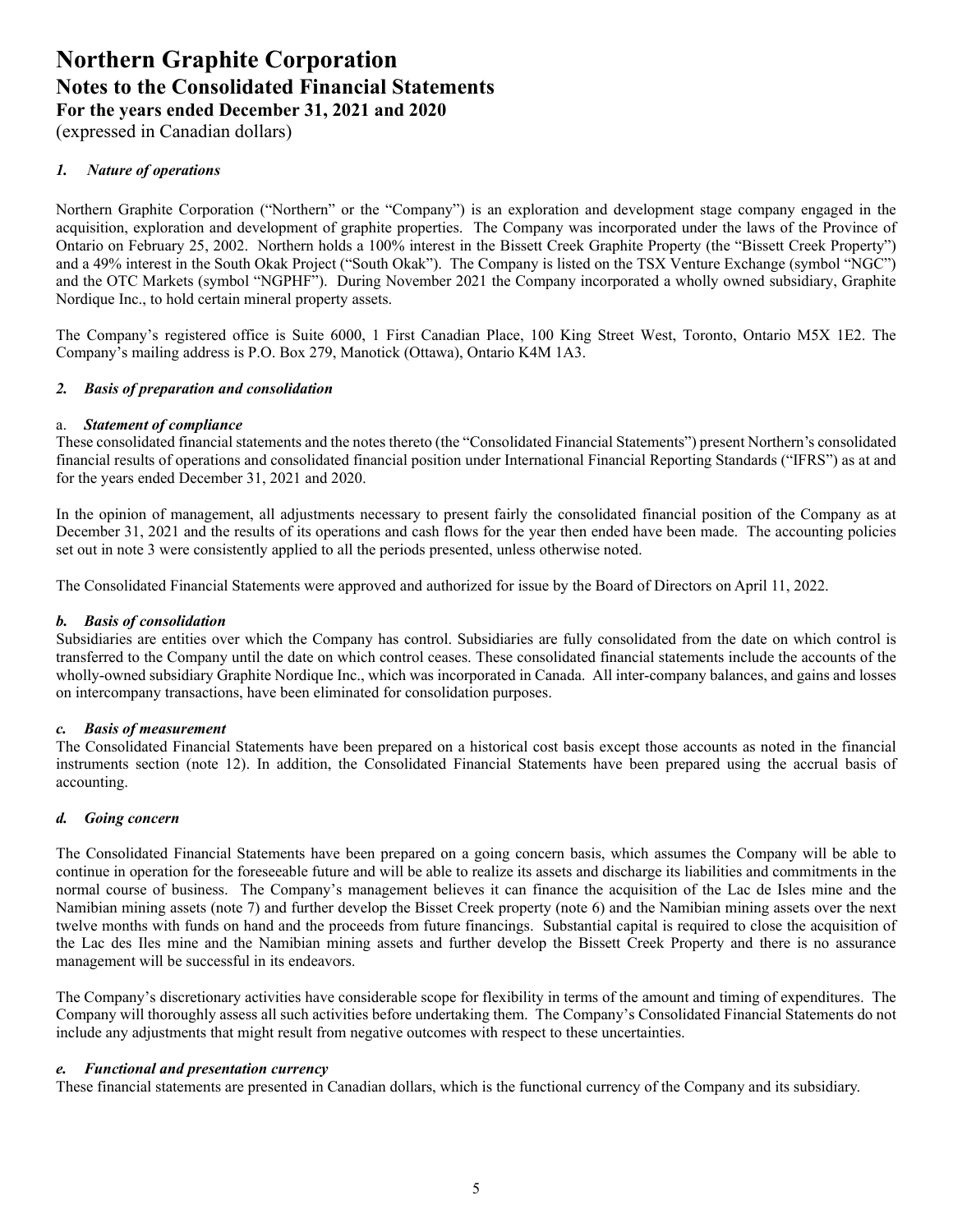### **For the years ended December 31, 2021 and 2020**

(expressed in Canadian dollars)

#### *f. Critical accounting estimates and judgments*

The preparation of the Consolidated Financial Statements requires management to make estimates and judgments that affect the reported amounts of assets and liabilities at the date of the Consolidated Financial Statements, and revenues and expenses for the period. By their nature, these estimates and judgments are subject to uncertainty and the effect on the Consolidated Financial Statements of changes in such estimates in future periods could be significant. Actual results may differ from those estimates and judgments.

*Significant judgments used in the preparation of these Consolidated Financial Statements include, but are not limited to:* 

- (i) those relating to the assessment of the Company's ability to continue as a going concern;
- (ii) the useful lives and related depreciation of property and equipment;
- (iii) the identification of separately identifiable components in property and equipment where their respective cost is significant in comparison to the total cost;
- (iv) the classification of expenditures as exploration and evaluation assets;
- (v) the recognition of deferred tax; and
- (vi) the determination of a transaction as a business combination or asset acquisition.

#### *The key sources of estimation uncertainty that have a significant risk of causing material adjustment to the amounts recognized in the Consolidated Financial Statements are as follows:*

(i) Marketable securities

When the fair values of financial assets and financial liabilities recorded in the statement of financial position cannot be measured based on quoted prices in active markets, their fair value is measured using other valuation techniques. The inputs to these models are taken from observable markets where possible, but where this is not feasible, a degree of judgement is required in establishing fair values. Judgements include considerations of inputs such as liquidity risk, credit risk and volatility. Changes in assumptions relating to these factors could affect the reported fair value of financial instruments.

(ii) Acquisition related costs

The Company has allocated costs to separate transactions which it has determined to be a business combination and an asset acquisition (note 7). In certain circumstances where costs relating to both transactions could not be separately identified, the Company has allocated costs to both transactions based on the estimated fair value of each transaction.

#### (iii) Exploration and evaluation assets

The Company is required to review the carrying value of its exploration and evaluation properties at each reporting date for potential impairment. Impairment is indicated if the carrying value of the Company's exploration and evaluation assets is not recoverable. If impairment is indicated, the amount by which the carrying value of exploration and evaluation assets exceeds their estimated fair value is charged to the statements of comprehensive loss.

Evaluating for recoverability during the exploration and evaluation phase requires judgment in determining whether future economic benefits from future exploitation, sale or otherwise are likely. Evaluations may be more complex where activities have not reached a stage which permits a reasonable assessment of the existence of reserves or resources. Management must make certain estimates and assumptions about future events or circumstances including, but not limited to, the interpretation of geological, geophysical and seismic data, the Company's financial ability to continue exploration and evaluation activities, contractual issues with joint venture partners, the impact of government legislation and political stability in the region, and the impact of current and expected future metal prices on potential reserves.

#### (iv) Share-based payments

The Company has an equity-settled share-based stock option plan for directors, officers, employees and consultants. Services received, and the corresponding increase in equity, are measured by reference to the fair value of the equity instruments at the date of the grant, excluding the impact of any non-market vesting conditions. The fair value of stock options and warrants are estimated by using the Black-Scholes model on the date of the grant based on certain assumptions. Those assumptions are described in note 8 and include, among others, expected volatility, expected life of the stock options and warrants, and the number of stock options expected to vest.

#### (v) Useful lives of equipment, buildings and improvements

The Company estimates the useful lives of equipment, buildings, and improvements based on the period over which the assets are expected to be available for use. The depreciation method and useful lives reflect the pattern in which management expects the asset's future economic benefits to be consumed by the Company. The amounts and timing of recorded expenses for any period would be affected by changes in assumptions and estimates used.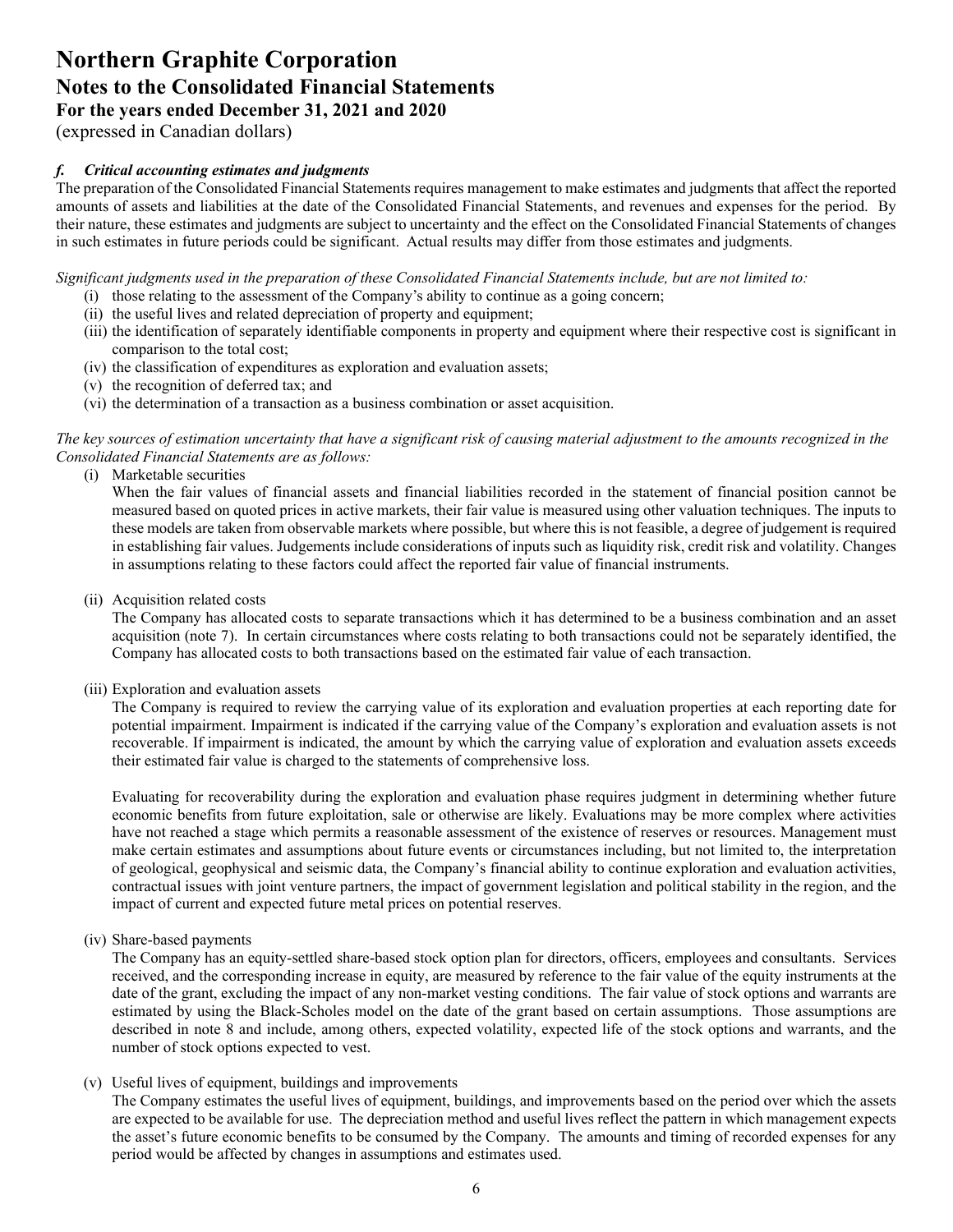(expressed in Canadian dollars)

#### (vi) Taxes

Significant management judgment is required to determine the amount of deferred tax assets that can be recognized, based upon the probable timing and the level of future taxable income realized, including the usage of tax planning strategies.

#### (vii)Reclamation and site closure provision

The Company recognizes the liability for statutory, contractual, constructive or legal obligations, including those associated with the reclamation of mineral properties, when those obligations result from the exploration or development of its properties. The Company assesses its provision for site reclamation and site closure at each reporting date. The fair value of an asset retirement obligation is recorded in the period in which it is incurred. When the liability is initially recorded, the cost is capitalized by increasing the carrying amount of the related long-lived asset. Over time, the liability is adjusted to reflect the passage of time (accretion expense) and for changes in estimated future cash outflows. The provision at the reporting date represents management's best estimate of the present value of the future restoration and site closure costs required.

#### *3. Significant accounting policies*

#### **Cash and cash equivalents**

Cash and cash equivalents include bank balances, funds held in trust with lawyers, and short term investments that are readily convertible into cash with original maturities of three months or less.

#### **Property and equipment**

Upon initial acquisition, buildings, plant and equipment are valued at cost, being the purchase price and the directly attributable costs of acquisition or construction required to bring the asset to the location and condition necessary for the asset to be capable of operating in the manner intended by management.

In subsequent periods, buildings, plant and equipment are stated at cost less accumulated depreciation and any impairment in value. Land is stated at cost less any impairment in value and is not depreciated.

Each component or part of property and equipment with a cost that is significant in relation to total cost of the item will be depreciated separately unless there is no difference in depreciation on the respective components.

#### **Impairment of long-lived assets**

At each consolidated statement of financial position date, the Company assesses whether there is any indication that any long-lived assets or finite life tangible assets are impaired. The Company monitors the recoverability of long-lived assets based on factors such as current market value, future asset utilization, business climate and future undiscounted cash flows expected to result from the use of the assets. An impairment is recognized if the recoverable amount, determined as the higher of an asset's fair value less cost to sell and the discounted future cash flows generated from use and eventual disposal of an asset, is less than its carrying value. When the carrying amount of an asset exceeds its recoverable amount, the asset is considered impaired and is written down to its recoverable amount.

Mining properties and exploration and evaluation assets are also assessed for impairment upon the transfer of exploration and evaluation assets to development assets regardless of whether facts and circumstances indicate that the carrying amount of the exploration and evaluation assets is in excess of their recoverable amount.

#### **Mining properties and exploration and evaluation expenditures**

Mining properties correspond to acquired interests in mining exploration leases/permits/claims which include the rights to explore, mine, extract and sell all minerals. All pre-exploration costs, comprised of costs incurred prior to obtaining the legal right to undertake exploration and evaluation activities on an area of interest, are expensed as incurred.

Once the legal right to explore has been acquired, exploration and evaluation expenditures are capitalized in respect of each identifiable area of interest until the technical feasibility and commercial viability of extracting a mineral resource have been demonstrated.

General and administration expenditures relating to exploration are capitalized where they can be directly attributed to the site undergoing exploration and evaluation.

Exploration and evaluation assets are carried at historical cost, less any impairment losses recognized.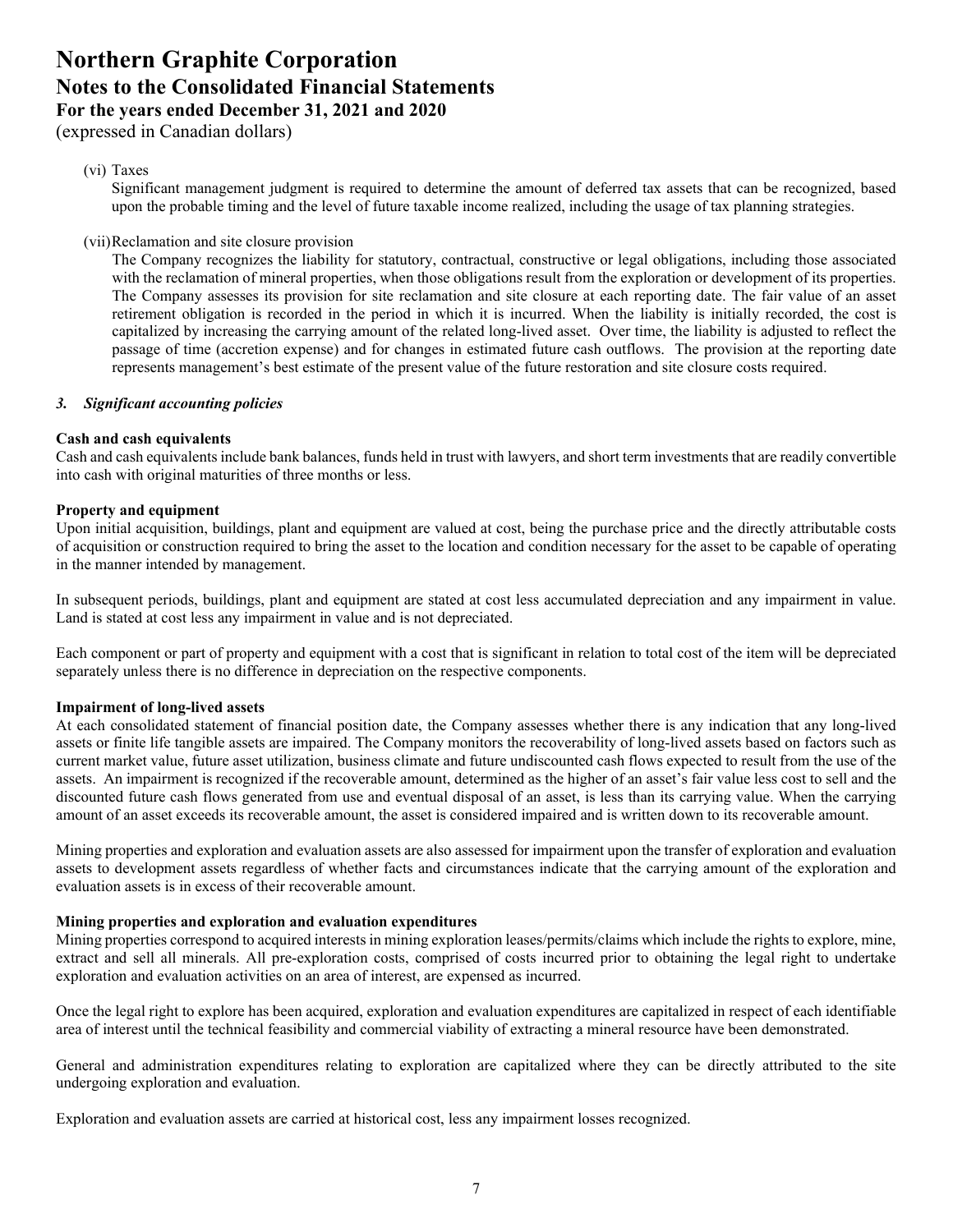(expressed in Canadian dollars)

When technical feasibility and commercial viability of extracting a mineral resource are demonstrated for an area of interest, the Company stops capitalizing exploration and evaluation costs for that area, tests recognized exploration and evaluation assets for impairment and reclassifies any unimpaired exploration and evaluation assets either as tangible or intangible mine development assets according to the nature of the assets.

#### **Depreciation and depletion**

Depreciation and depletion is provided so as to write off the cost less estimated residual values of mining properties, buildings, plant and equipment on the following bases:

Buildings, plant and equipment unrelated to production are depreciated using the straight-line method based on their estimated useful lives. Where significant parts of an asset have differing useful lives, depreciation is calculated on each separate part. The estimated useful life of each item or part has due regard to both its own physical life limitations and the present assessment of economically recoverable reserves of the mine property on which the item is located, and to possible future variations in those assessments. Estimates of remaining useful lives and residual values are reviewed annually. Changes in estimates which affect depreciation are accounted for prospectively. The expected useful lives are as follows:

| Buildings and improvements | 10 years       |
|----------------------------|----------------|
| Equipment                  | $3 - 20$ years |
| Process building           | 20 years       |

#### **Income taxes**

Income tax expense comprises current and deferred tax. Income tax expense is recognized in the statement of comprehensive loss except to the extent that it relates to items recognized directly in equity, in which case it is recognized in equity. Current tax is the expected tax payable on the taxable income for the year, using tax rates enacted or substantively enacted at the reporting date, and any adjustment to tax payable in respect of previous years.

Deferred tax is recognized using the liability method, providing for temporary differences between the carrying amounts of assets and liabilities for financial reporting purposes and the amounts used for taxation purposes. Deferred tax is not recognized on the initial recognition of assets or liabilities in a transaction that is not a business combination and at the time of the transaction, affects neither accounting profit (loss) nor taxable profit (loss). In addition, deferred tax is not recognized for taxable temporary differences arising on the initial recognition of goodwill. Deferred tax is measured at the tax rates that are expected to be applied to temporary differences when they reverse, based on the laws that have been enacted or substantively enacted by the reporting date. Deferred tax assets and liabilities are offset if there is a legally enforceable right to offset, and they relate to income taxes levied by the same tax authority on the same taxable entity, or on different tax entities, but they intend to settle current tax liabilities and assets on a net basis or their tax assets and liabilities will be realized simultaneously.

A deferred tax asset is recognized to the extent that it is probable that future taxable profits will be available against which the temporary difference can be utilized. Deferred tax assets are reviewed at each reporting date and are reduced to the extent that it is no longer probable that the related tax benefit will be realized.

#### **Translation of foreign currencies**

Monetary items denominated in foreign currencies are translated to Canadian dollars at the exchange rate in effect at the statement of financial position date, and non-monetary items are translated at exchange rates in effect when the assets were acquired or liabilities incurred. Revenue and expense items are translated at the rate of exchange in effect on the transaction date. Foreign currency transaction gains or losses are reflected in the results of operations.

#### **Asset retirement obligations**

The fair value of an asset retirement obligation is recorded in the period in which it is incurred. When the liability is initially recorded, the cost is capitalized by increasing the carrying amount of the related long-lived asset. Over time, the liability is adjusted to reflect the passage of time (accretion expense) and for changes in estimated future cash flows. Accretion expense is charged to the statement of comprehensive loss, while adjustments related to changes in estimated cash flows are recorded as increases or decreases in the carrying value of the asset. The capitalized cost is amortized over the useful life of the related asset. Upon settlement of the liability, a gain or loss is recorded if the actual costs incurred are different from the liability recorded.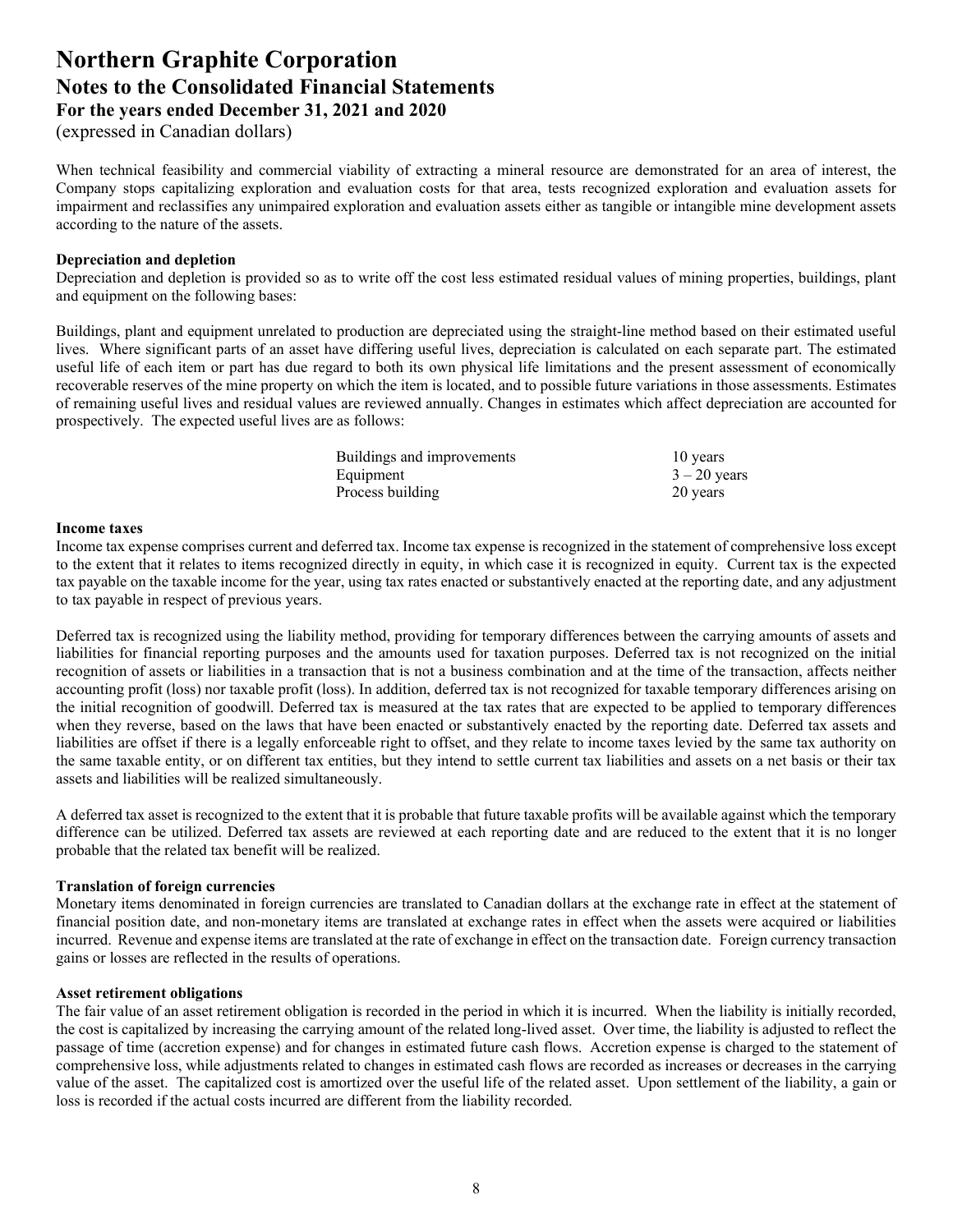(expressed in Canadian dollars)

#### **Other comprehensive income**

Other comprehensive income represents the change in net equity for the period resulting from unrealized gains and losses on availablefor-sale financial instruments, and changes in the fair market value of derivative instruments designated as cash flow hedges. These amounts are shown net of tax. Cumulative changes in other comprehensive income are included in accumulated other comprehensive income which is presented, if any, as a new category in shareholders' equity. The Company has not had any transactions during the years ended December 31, 2021 and 2020, or previously, that give rise to other comprehensive income, and therefore no balance has accumulated.

#### **Share capital and share purchase warrants**

Financial instruments issued by the Company are classified as equity only to the extent that they do not meet the definition of a financial asset or liability. The Company's common shares, share purchase warrants and stock options are classified as equity instruments. Incremental costs directly attributable to the issuance of new equity instruments are shown in equity as a deduction from the proceeds of issuance. Amounts recorded relating to expired warrants are transferred to share capital.

The proceeds from the issue of shares and warrants issued together as units are allocated between common shares and share purchase warrants on a pro-rata basis based on relative fair values at the date of issuance. The fair value of common shares is based on the market closing price on the day preceding the date the units are issued and the fair value of share purchase warrants is determined using the Black-Scholes option pricing model as of the date of issuance.

#### **Loss per share**

Basic loss per share is calculated by dividing the net loss by the weighted average number of shares outstanding during the period. Diluted loss per share is calculated using the treasury stock method which includes the dilutive effect of warrants, stock options and contingently issuable shares in the weighted average number of common shares outstanding for the period when applicable. For the years ended December 31, 2021 and 2020, all outstanding warrants and stock options were anti-dilutive.

#### **Share-based payments**

The Company has a stock option plan (the "Option Plan") and issues warrants as described in note 8. The Company measures the compensation cost of stock options issued under the Option Plan and warrants issued using the fair-value method as determined using the Black-Scholes option pricing model. Compensation costs are measured at the grant date based on the fair value of the award and are recognized over the vesting period as share-based payments with a corresponding increase to contributed surplus. Upon exercise, common shares are issued from treasury and the amount reflected in contributed surplus is credited to share capital, as adjusted for any consideration paid. The Company transfers the value of forfeited and expired unexercised vested stock options or warrants to accumulated deficit from contributed surplus at the date of expiration.

The Black-Scholes option pricing model incorporates highly subjective assumptions, including volatility, estimated forfeiture rates and expected time until exercise, which affect the calculated values. At the end of each reporting period, the Company reviews the option pricing model and updates model inputs for any changes for the purposes of determining the fair value of new grants and reflects the impact of changes to non-market input estimates for previous grants in net loss with a corresponding adjustment to contributed surplus.

#### **Financial instruments**

Financial instruments are measured on initial recognition at fair value, plus, in the case of financial instruments other than those classified as fair value through profit or loss ("FVTPL"), directly attributable transaction costs. Financial instruments are recognized when the Company becomes a party to the contracts that give rise to them and are classified as: amortized cost; fair value through profit or loss; or, fair value through other comprehensive income, as appropriate. The Company considers whether a contract contains an embedded derivative when the it first becomes a party to it. The embedded derivatives are separated from the host contract if the host contract is not measured at FVTPL and when the economic characteristics and risks are not closely related to those of the host contract. Reassessment only occurs if there is a change in the terms of the contract that significantly modifies the cash flows that would otherwise be required.

#### *Financial assets at amortized cost*

A financial asset is measured at amortized cost if it is held by a business whose objective is to hold assets to collect contractual cash flows and its contractual terms give rise on specified dates to cash flows that are solely payments of principal and interest on the principal amount outstanding, and is not designated as FVTPL. Financial assets classified as amortized cost are measured subsequent to initial recognition at amortized cost using the effective interest method. Other receivables and reclamation deposits are classified as and measured at amortized cost.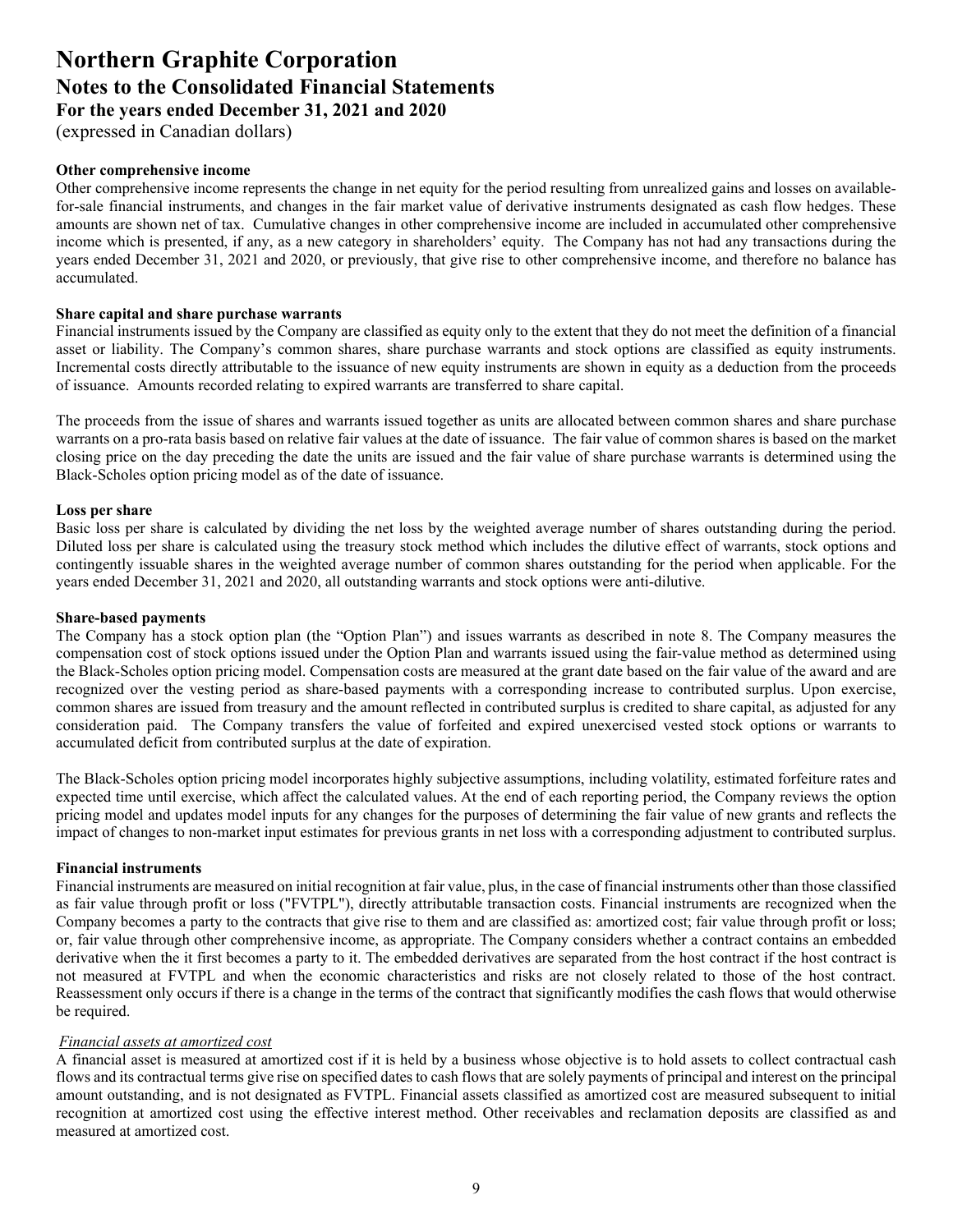(expressed in Canadian dollars)

#### *Financial assets at FVTPL*

Financial assets at FVTPL include financial assets held for trading and financial assets not designated upon initial recognition as amortized cost or fair value through other comprehensive income ("FVTOCI"). A financial asset is classified in this category principally for the purpose of selling in the short term, or if so designated by management. Transaction costs are expensed as incurred. On initial recognition, a financial asset that otherwise meets the requirements to be measured at amortized cost or FVTOCI may be irrevocably designated as FVTPL if doing so eliminates or significantly reduces an accounting mismatch that would otherwise arise. The Company's cash and cash equivalents and marketable securities are measured at FVTPL with changes in fair value recognized in the statements of loss.

#### *Financial assets at FVTOCI*

On initial recognition of an equity investment that is not held for trading, an irrevocable election is available to measure the investment at fair value upon initial recognition plus directly attributable transaction costs and at each period end, changes in fair value are recognized in other comprehensive income ("OCI") with no reclassification to the statements of loss. The election is available on an investment-by-investment basis.

#### *Financial liabilities*

Financial liabilities, including accounts payable and accrued liabilities are recognized initially at fair value, net of transaction costs. After initial recognition, other financial liabilities are subsequently measured at amortized cost using the effective interest method. Gains and losses are recognized in the statements of loss when the liabilities are derecognized as well as through the amortization process. Borrowing liabilities are classified as current liabilities unless the Company has an unconditional right to defer settlement of the liability for at least 12 months after the statement of financial position date. Accounts payable and accrued liabilities are classified as and measured at amortized cost.

#### *Derecognition of financial assets and liabilities*

The Company derecognizes financial assets only when the contractual rights to cash flows from the financial assets expire, or when it transfers the financial assets and substantially all of the associated risks and rewards of ownership. Gains and losses on derecognition are generally recognized in the statements of loss. The Company derecognizes financial liabilities only when its obligations under the financial liabilities are discharged, cancelled or expelled. The financial liability derecognized and the consideration paid and payable, including any non-cash assets transferred or liabilities assumed, is recognized in the statements of loss.

#### *Derivative instruments*

Derivative instruments, including embedded derivatives, are measured at fair value on initial recognition and at each subsequent reporting period end. Any gains or losses arising from changes in fair value of derivatives are recorded in statements of loss.

#### *Fair values*

The fair value of quoted investments is determined by reference to market prices at the close of business on the statement of financial position date. Where there is no active market, fair value is determined using valuation techniques. These include using recent arm's length market transactions; reference to the current market value of another instrument which is substantially the same; discounted cash flow analysis; and, pricing models.

Financial instruments that are measured at fair value subsequent to initial recognition are grouped into a hierarchy based on the degree to which the fair value is observable as follows:

- Level 1 Fair value measurements are quoted prices (unadjusted) in active markets for identical assets or liabilities;
- Level 2 Fair value measurements are those derived from inputs other than quoted prices included within Level 1 that are observable for the asset or liability either directly (i.e. as prices) or indirectly (i.e. derived from prices); and
- Level 3 Fair value measurements are those derived from valuation techniques that include inputs for the asset or liability that are not based on observable market data (unobservable inputs).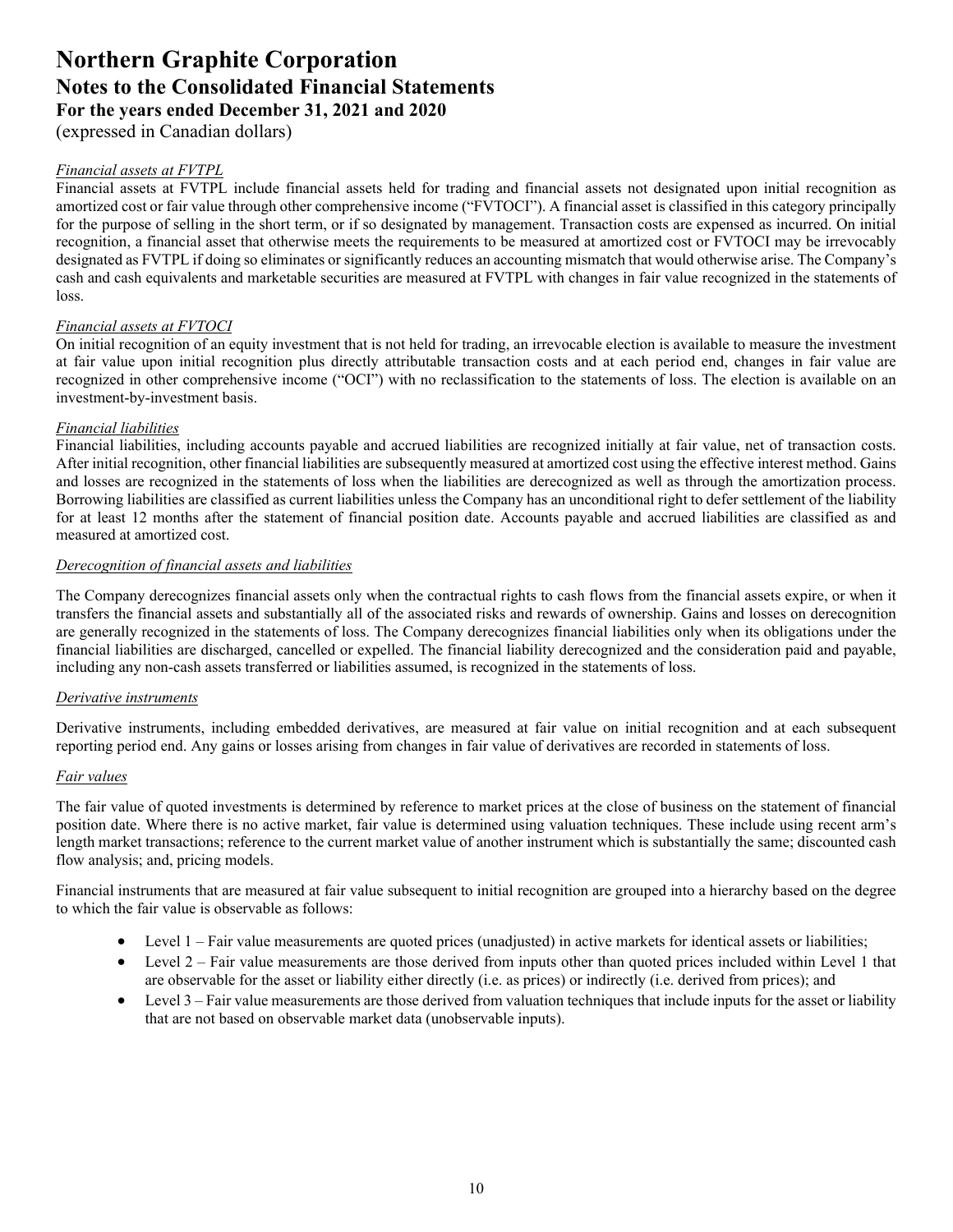(expressed in Canadian dollars)

#### *Impairment of financial assets*

Financial assets, other than those at FVTPL, are assessed for indicators of impairment at each reporting period end. Financial assets are impaired when there is objective evidence that, as a result of one or more events that occurred after the initial recognition of the financial asset, the estimated future cash flows of the investment have been impacted. The criteria that the Company uses to determine if there is objective evidence of an impairment loss includes:

- Significant financial difficulty of the issuer or counterparty;
- Default or delinquency in interest or principal payments; or
- It has become probable that the borrower will enter bankruptcy or financial reorganization.

At each statement of financial position date, on a forward looking basis, the Company assesses the expected credit losses associated with its financial assets carried at amortized cost. The impairment methodology applied depends on whether there has been a significant increase in credit risk.

#### **Recent and future accounting standards**

Certain new accounting standards and interpretations have been published that are not mandatory for the current period and have not been early adopted. These standards are not expected to have a material impact on the Company's current or future reporting periods upon adoption.

#### **Presentation of Financial Statements (Amendment to IAS 1)**

The amendments to IAS 1, clarify the presentation of liabilities. The classification of liabilities as current or noncurrent is based on contractual rights that are in existence at the end of the reporting period and is affected by expectations about whether an entity will exercise its right to defer settlement. A liability not due over the next twelve months is classified as non-current even if management intends or expects to settle the liability within twelve months. The amendment also introduces a definition of 'settlement' to make clear that settlement refers to the transfer of cash, equity instruments, other assets, or services to the counterparty. The amendments are effective for annual reporting periods beginning on or after January 1, 2023.

#### **Deferred Tax related to Assets and Liabilities arising from a Single Transaction (Amendments to IAS 12)**

The amendment clarifies that the initial recognition exemption does not apply to transactions in which equal amounts of deductible and taxable temporary differences arise on initial recognition. The amendment is effective for annual reporting periods beginning on or after January 1, 2023 with earlier application permitted.

#### **Property, Plant and Equipment - Proceeds before Intended Use (Amendments to IAS 16)**

The amendment will prohibit the Company from deducting net proceeds from selling any items produced while bringing an item of property, plant and equipment to the location and condition necessary for it to be capable of operating in a manner intended by management. The amendment requires retrospective application and effective for annual reporting periods beginning on or after January 1, 2022, with earlier application permitted.

#### *4. Marketable securities*

During July 2020, the Company received 2,000,000 common shares of Electric Royalties Ltd. ("ERL") under the terms of an agreement for the sale of a one percent royalty on the Bissett Creek Property to ERL (see note 6). For accounting purposes, these common shares are designated as fair value through profit and loss and are recorded at fair value based upon the quoted market price of ERL's common shares on the TSX Venture Exchange with a discount applied for lack of marketability relating to the security-specific trading restrictions related to these shares. Of the total common shares received, 1,000,000 are restricted from trading until January 15, 2022. The following table summarizes information regarding the Company's marketable securities.

| Addition, July 2020               | 440,340    |
|-----------------------------------|------------|
| Unrealized loss                   | (104, 025) |
| <b>Balance, December 31, 2020</b> | 336,315    |
| Unrealized gain                   | 413,685    |
| <b>Balance, December 31, 2021</b> | 750,000    |

As at December 31, 2020, a balance of \$182,708 was recorded in current assets related to these marketable securities with the balance of \$153,607 recorded in non-current assets.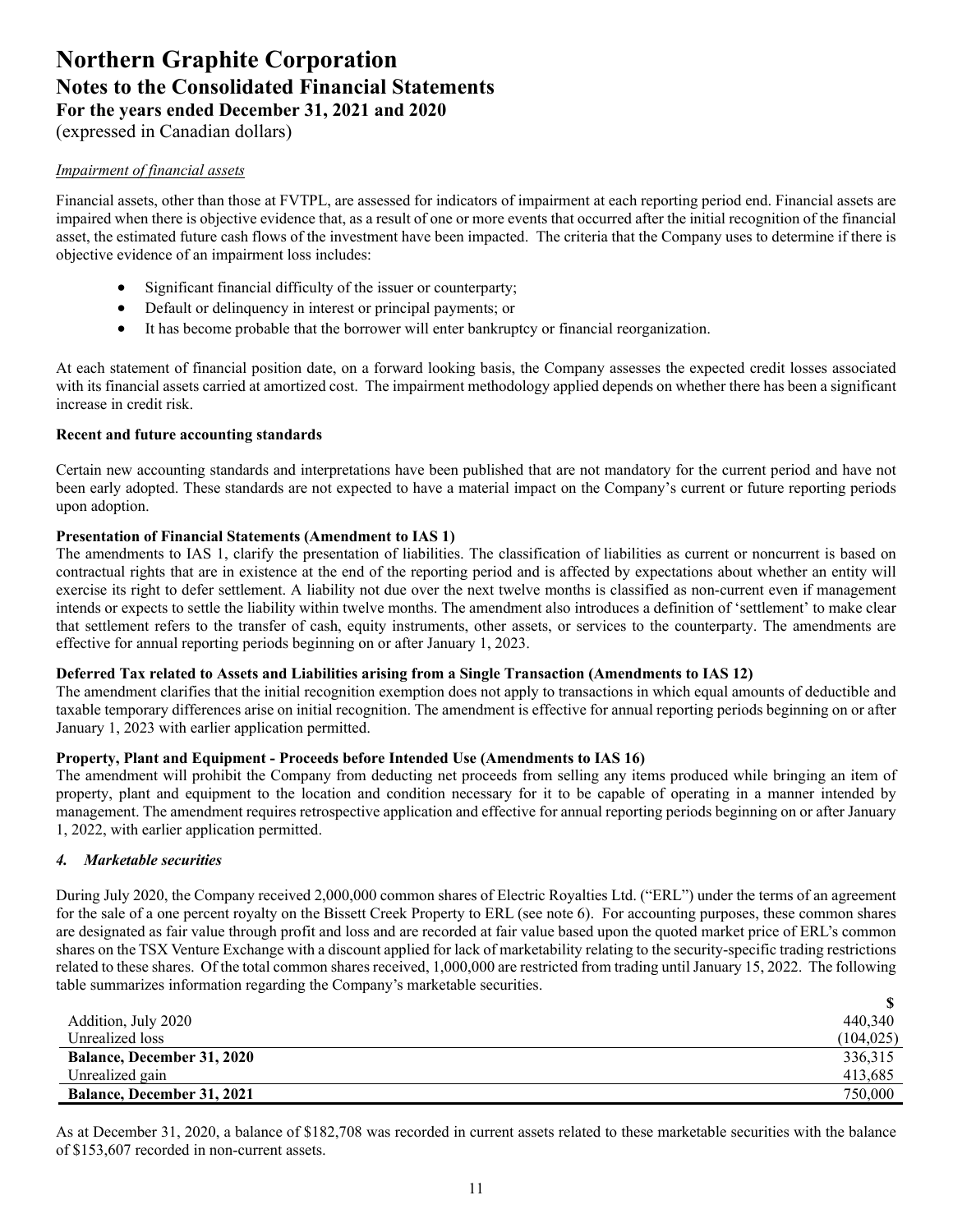(expressed in Canadian dollars)

The discount for lack of marketability related to marketable securities was determined using the Black-Scholes option pricing model for a put option for the year ended December 31, 2020. The significant inputs used in the fair value measurement categorized within Level 2 of the fair value hierarchy for the year ended December 31, 2020 are as follows: term of 12 to 18 months; volatility of 45.8% to 62.7%; and, risk-free interest rate of 0.20% to 0.24%.

#### *5. Property and equipment*

|                                     | <b>Buildings and</b><br>improvements | <b>Process</b><br>building | Equipment | <b>Total property</b><br>and equipment |
|-------------------------------------|--------------------------------------|----------------------------|-----------|----------------------------------------|
| Cost                                |                                      |                            |           |                                        |
| Balance, December 31, 2020 and 2021 | 105.384                              | 623.714                    | 590.919   | 1,320,017                              |
| <b>Accumulated depreciation</b>     |                                      |                            |           |                                        |
| <b>Balance, December 31, 2020</b>   | 105,384                              | 522,812                    | 590,701   | 1,218,897                              |
| Depreciation                        |                                      | 31,442                     | 54        | 31,496                                 |
| <b>Balance, December 31, 2021</b>   | 105.384                              | 554,254                    | 590,755   | 1,250,393                              |
| Net book value                      |                                      | 69.460                     | 164       | 69.624                                 |

|                                   | <b>Buildings and</b><br><i>improvements</i><br>S | <b>Process</b><br>building | Equipment | <b>Total property</b><br>and equipment |
|-----------------------------------|--------------------------------------------------|----------------------------|-----------|----------------------------------------|
| Cost                              |                                                  |                            |           |                                        |
| <b>Balance, December 31, 2019</b> | 179,783                                          | 623.714                    | 590.919   | 1,394,416                              |
| Sale of building                  | (74, 399)                                        |                            |           | (74, 399)                              |
| <b>Balance, December 31, 2020</b> | 105,384                                          | 623,714                    | 590,919   | 1,320,017                              |
| <b>Accumulated depreciation</b>   |                                                  |                            |           |                                        |
| Balance, December 31, 2019        | 166,553                                          | 491,371                    | 590.648   | 1,248,572                              |
| Depreciation                      | 2,686                                            | 31,441                     | 53        | 34,180                                 |
| Sale of building                  | (63, 855)                                        |                            |           | (63, 855)                              |
| <b>Balance, December 31, 2020</b> | 105,384                                          | 522,812                    | 590,701   | 1,218,897                              |
| Net book value                    |                                                  | 100,902                    | 218       | 101,120                                |

During November 2020, the Company sold a building and lot located near the Bissett Creek Property, which was formerly used as an office. Cash proceeds from the sale of \$27,140 exceeded the net book value of \$10,544 resulting in a gain of \$16,596 which was recorded in the statement of loss.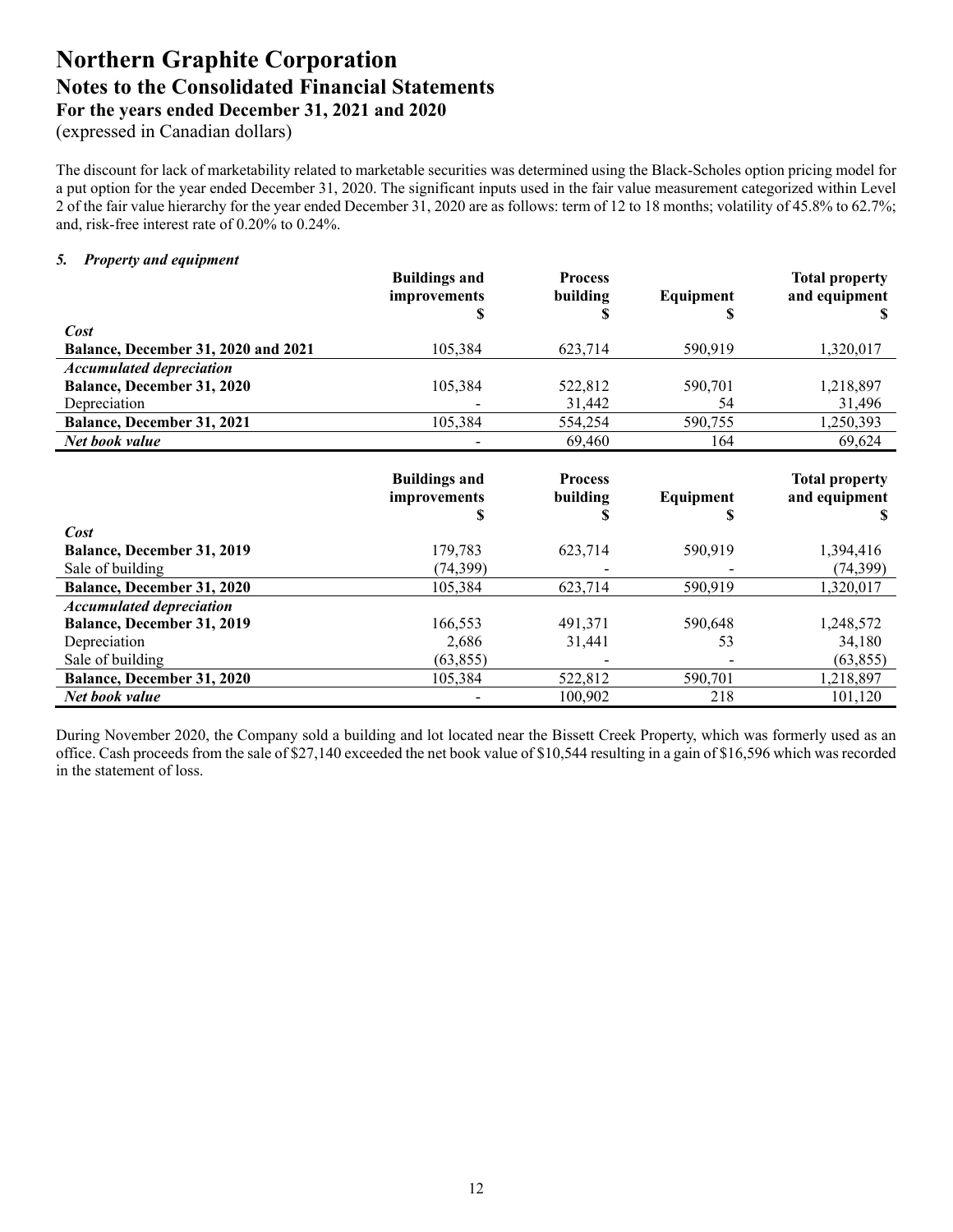**For the years ended December 31, 2021 and 2020** 

(expressed in Canadian dollars)

#### *6. Exploration and evaluation assets*

For the years ended December 31, 2021 and 2020 exploration and evaluation expenditures are as follows:

|                                          | <b>Bisset Creek</b><br>ъ | <b>South Okak</b> | <b>Total</b><br>S |
|------------------------------------------|--------------------------|-------------------|-------------------|
| <b>Balance, December 31, 2020</b>        | 12,623,846               |                   | 12,623,846        |
| Cash option payment                      |                          | 50,000            | 50,000            |
| Common shares issued for property option |                          | 250,000           | 250,000           |
| Claim staking                            |                          | 16.185            | 16.185            |
| Geological                               |                          | 229,725           | 229,725           |
| Geophysical                              |                          | 13.542            | 13,542            |
| Environmental and mine permitting        | 153,161                  |                   | 153,161           |
| Engineering                              | 27,330                   |                   | 27,330            |
| Metallurgical                            | 74.197                   |                   | 74.197            |
| Site costs and royalties                 | 80,407                   |                   | 80,407            |
| <b>Balance, December 31, 2021</b>        | 12,958,941               | 559,452           | 13,518,393        |

|                                   | <b>Bisset Creek</b><br>\$ | <b>South Okak</b><br>\$ | <b>Total</b> |
|-----------------------------------|---------------------------|-------------------------|--------------|
| <b>Balance, December 31, 2019</b> | 13,344,340                |                         | 13,344,340   |
| Environmental and mine permitting | 40,965                    |                         | 40,965       |
| Engineering                       | 19,765                    |                         | 19,765       |
| Feasibility study                 | 21,480                    |                         | 21,480       |
| Metallurgical                     | 56,273                    |                         | 56,273       |
| Site costs and royalties          | 81,363                    |                         | 81,363       |
| Proceeds from royalty sale to ERL | (940, 340)                |                         | (940, 340)   |
| <b>Balance, December 31, 2020</b> | 12,623,846                |                         | 12,623,846   |

#### *Bissett Creek Property, Ontario, Canada*

The Company has a 100% interest in the Bissett Creek Property which consists of a 1,938 hectare mining lease, expiring in June, 2034, a 565 hectare mining lease, expiring in August, 2035, and 52 cells under Ontario's claim system totaling approximately 1,159 hectares. All leases and cells are located in the United Townships of Head, Clara and Maria, in the County of Renfrew, Ontario.

The Company is required to make royalty payments of \$20 per ton of graphite concentrate produced to the previous owners and is subject to a 2.5% net smelter return payable on any other minerals derived and sold from the Bissett Creek Property. An advance royalty of \$27,000 per annum is payable in semi-annual installments and is recorded in exploration and evaluation assets. The advance will be credited against any future royalty payments.

In July 2020, the Company closed the sale of a one percent gross revenue royalty ("GRR") on its Bissett Creek Property to Electric Royalties Ltd. for \$500,000 in cash and two million common shares of ERL valued at \$440,340 (the "Consideration Shares", see note 4). Under the terms of the agreement, ERL also has a two-year option to acquire an additional half of one percent GRR by paying \$750,000, of which 25 percent can be paid in ERL shares. The Company has the option to buy back half of one percent of the initial GRR at any time after 12 months by returning the Consideration Shares or paying \$1.5 million in cash.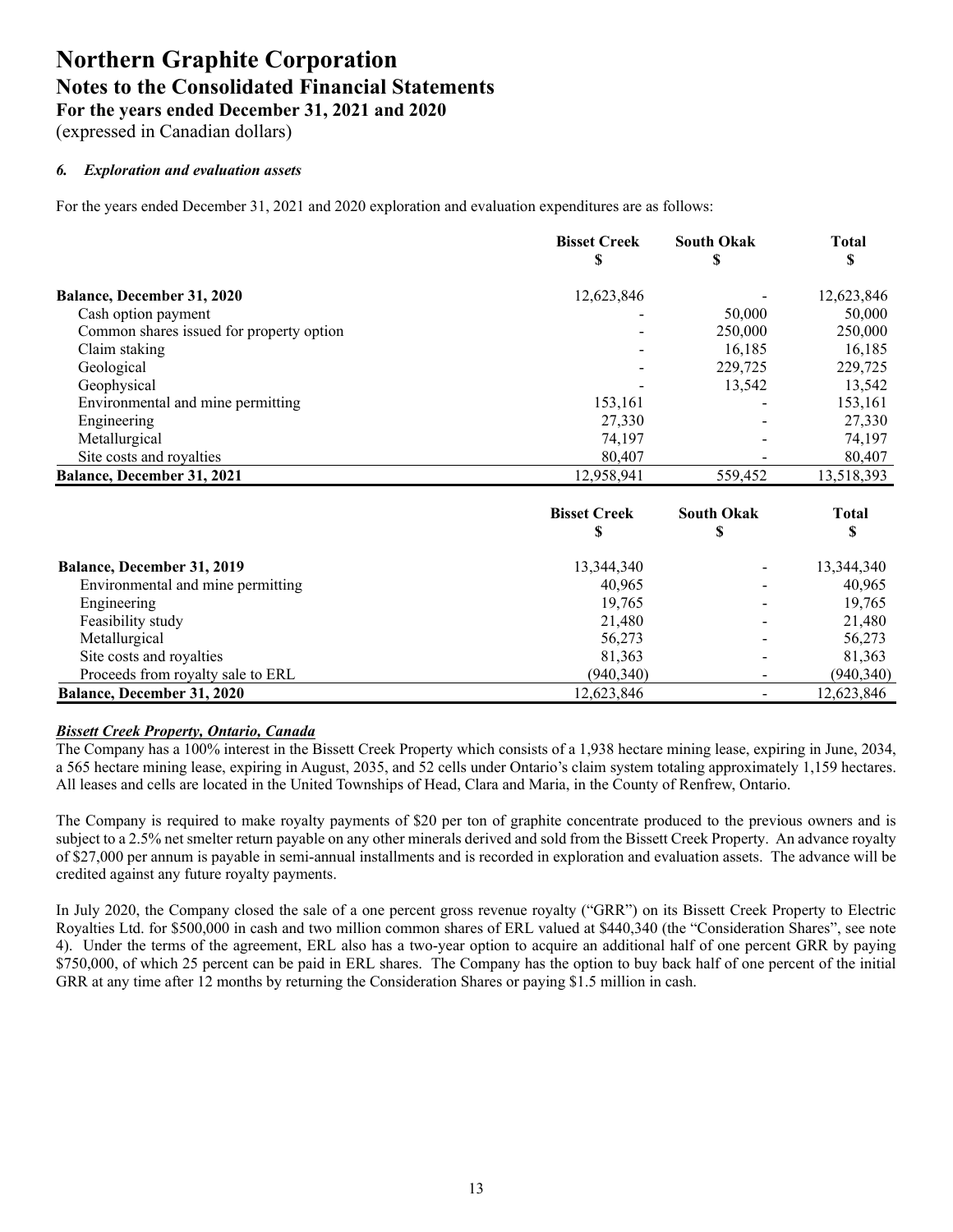(expressed in Canadian dollars)

#### *South Okak Project, Labrador, Canada*

In June 2021, the Company entered into an option agreement to earn up to an 80% interest in the South Okak nickel-copper-cobalt project, located 80 kilometres southeast of Voisey's Bay, Labrador. The project comprises a total of 503 claims covering 12,575 hectares. Under the term of the option agreement, the Company has a first option to earn a 49% interest in the project by incurring exploration expenditures and making cash and/or share payments as follows: (i) payment of \$50,000 in cash (paid) and the issuance of 500,000 common shares (issued) following the June 7, 2021 effective date of the option agreement; (ii) incurring cumulative exploration expenditures of \$250,000 (completed) prior to March 1, 2022 and \$500,000 in cumulative expenditures prior to March 1, 2023; (iii) payment of \$75,000 in cash, plus \$200,000 in cash or common shares, at the Company's option, by June 7, 2023; and, (iv) incurring cumulative exploration expenditures of \$1 million prior to March 1, 2024. Following the first option, the Company has a second option to increase its interest in the project from 49% to 80% as follows: (i) payment of \$75,000 in cash, plus \$200,000 in cash or common shares, at the Company's option, by June 7, 2024; and, (ii) incurring total cumulative exploration expenditures of \$1,500,000 prior to March 1, 2025. Following completion of the second option earn-in, the optionors will be carried to production on their 20% interest.

#### *7. Acquisition of Lac des Iles Graphite Mine and Namibian Graphite Deposit and Processing Plant*

During December 2021, the Company entered into binding purchase and sale agreements to acquire 100% ownership of the producing Lac des Iles graphite mine in Quebec and the Okanjande graphite deposit and processing plant in Namibia for approximately \$51million (US\$40 million) from subsidiaries of Imerys SA. Closing of the acquisitions is subject to a number of conditions including final approval of the TSX Venture Exchange and closing of related financings (note 18).

The Company determined that the transactions, when completed, will be considered as two separate transactions. The acquisition of the Lac des Iles graphite mine and related assets will be treated as a business combination due to the existence of inputs, processes and outputs. The acquisition of the shares of Imerys Gecko Holdings (Namibia) (Pty) Ltd. will be treated as an asset acquisition, due in part to the fact that the property is on care and maintenance. Management has recorded \$619,209 as deferred costs related to the asset acquisition of Imerys Gecko Holdings (Namibia) (Pty) Ltd. and expensed \$933,572 in business combination related costs for the Lac des Iles assets. In addition, management has recorded \$131,283 in deferred financing costs related to the financing of the transactions which included a private placement financing (note 18).

A finder's fee is payable in connection with the transactions in the amount of 1.5% of the fair market value.

#### *8. Share capital*

#### **Authorized**

The Company is authorized to issue an unlimited number of common shares.

#### **Private Placement**

On February 12, 2021, the Company closed a non-brokered private placement financing raising gross proceeds of \$2,992,640 with the sale of 10,688,000 units at a price of \$0.28 per unit. Each unit was comprised of one common share and one-half share purchase warrant with each whole warrant entitling the holder to purchase one common share at a price of \$0.45 per share. A total of 5,344,000 warrants were issued with an expiry date of February 12, 2023. A cash finder's fees of \$153,888 was paid in connection with the placement.

#### **Warrants**

Information with respect to the Company's warrants is as follows:

|                                            | Number of<br>warrants | Weighted average<br>exercise price |
|--------------------------------------------|-----------------------|------------------------------------|
| <b>Balance, December 31, 2020 and 2019</b> | 6,200,487             | 0.47                               |
| Warrants issued                            | 5,344,000             | 0.45                               |
| Warrants exercised                         | (5,070,666)           | 0.47                               |
| Warrants expired                           | (1,381,321)           | 0.47                               |
| <b>Balance, December 31, 2021</b>          | 5,092,500             | 0.45                               |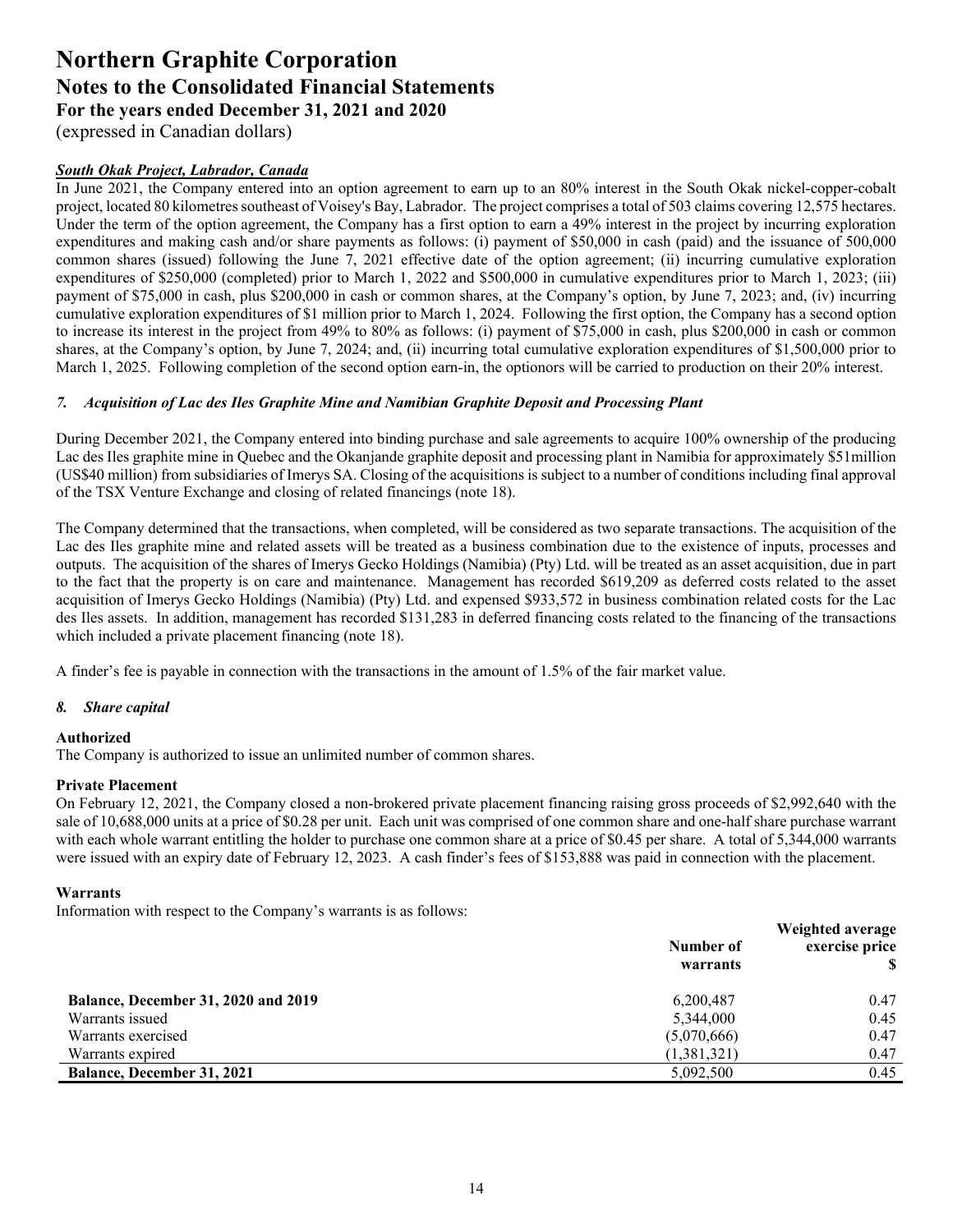(expressed in Canadian dollars)

The Company's warrants outstanding as at December 31, 2021 and December 31, 2020 were as follows:

|                       | <b>Year ended</b><br>December 31,<br>2021 | Year ended<br>December 31,<br>2020 |                    |
|-----------------------|-------------------------------------------|------------------------------------|--------------------|
| <b>Exercise price</b> |                                           |                                    | <b>Expiry date</b> |
| \$0.45                | 5,092,500                                 |                                    | February 12, 2023  |
| \$0.40                |                                           | 3,909,166                          | March 24, 2021     |
| \$0.60                |                                           | 2,291,321                          | November 22,2021   |
|                       | 5,092,500                                 | 6,200,487                          |                    |

As at December 31, 2021, the weighted average remaining contractual life of warrants outstanding is 1.12 years (December 31, 2020 – 0.47 years).

The values of warrants determined during the years ended December 31, 2021 and 2020 utilized the Black-Scholes option pricing model with input factors and assumptions as follows:

|                                                   | <b>Year ended</b><br>December 31,<br>2021 | Year ended<br>December 31,<br>2020 |
|---------------------------------------------------|-------------------------------------------|------------------------------------|
| Warrants granted during the period                | 5,344,000                                 | Nil                                |
| Weighted-average exercise price                   | \$0.45                                    | $\overline{\phantom{a}}$           |
| Expected warrant life $^{(1)}$                    | 2 years                                   | $\overline{\phantom{a}}$           |
| Expected volatility <sup>(2)</sup>                | 109.35%                                   |                                    |
| Risk-free interest rate $(3)$                     | 0.23%                                     |                                    |
| Dividend yield                                    | Nil                                       |                                    |
| Forfeiture rate                                   | Nil                                       |                                    |
| Weighted-average fair value (Black-Scholes value) | \$0.22                                    |                                    |

1. The Company estimates the expected warrant life (estimated period of time outstanding prior to exercise) based on the contractual term to expiry of the warrants.

2. The expected volatility was based on the Company's common share trading history over a period equal to the warrant life.

3. The risk-free interest rate is based on the yield of a Government of Canada marketable bond in effect at the time of grant with a term to maturity commensurate with the expected life of the warrant.

#### **Stock options**

The Company has adopted a stock option plan (the "Option Plan") for directors, officers, employees and consultants of the Company. Under the Option Plan, the Company may grant non-transferable stock options to purchase common shares of the Company for a period of up to ten years from the date of the grant. The maximum number of common shares reserved for issuance under the Option Plan together with any common shares reserved for issuance pursuant to any other stock options may not exceed 10% of the issued and outstanding common shares of the Company.

A summary of the Option Plan activity is presented below:

|                                   | Number of<br>options | Weighted average<br>exercise price |
|-----------------------------------|----------------------|------------------------------------|
| <b>Balance, December 31, 2019</b> | 4,000,000            | 0.45                               |
| Granted                           | 1,600,000            | 0.20                               |
| Expired                           | (850,000)            | 0.44                               |
| <b>Balance, December 31, 2020</b> | 4,750,000            | 0.39                               |
| Granted                           | 3,250,000            | 0.50                               |
| Expired                           | (2,200,000)          | 0.50                               |
| <b>Balance, December 31, 2021</b> | 5,800,000            | 0.41                               |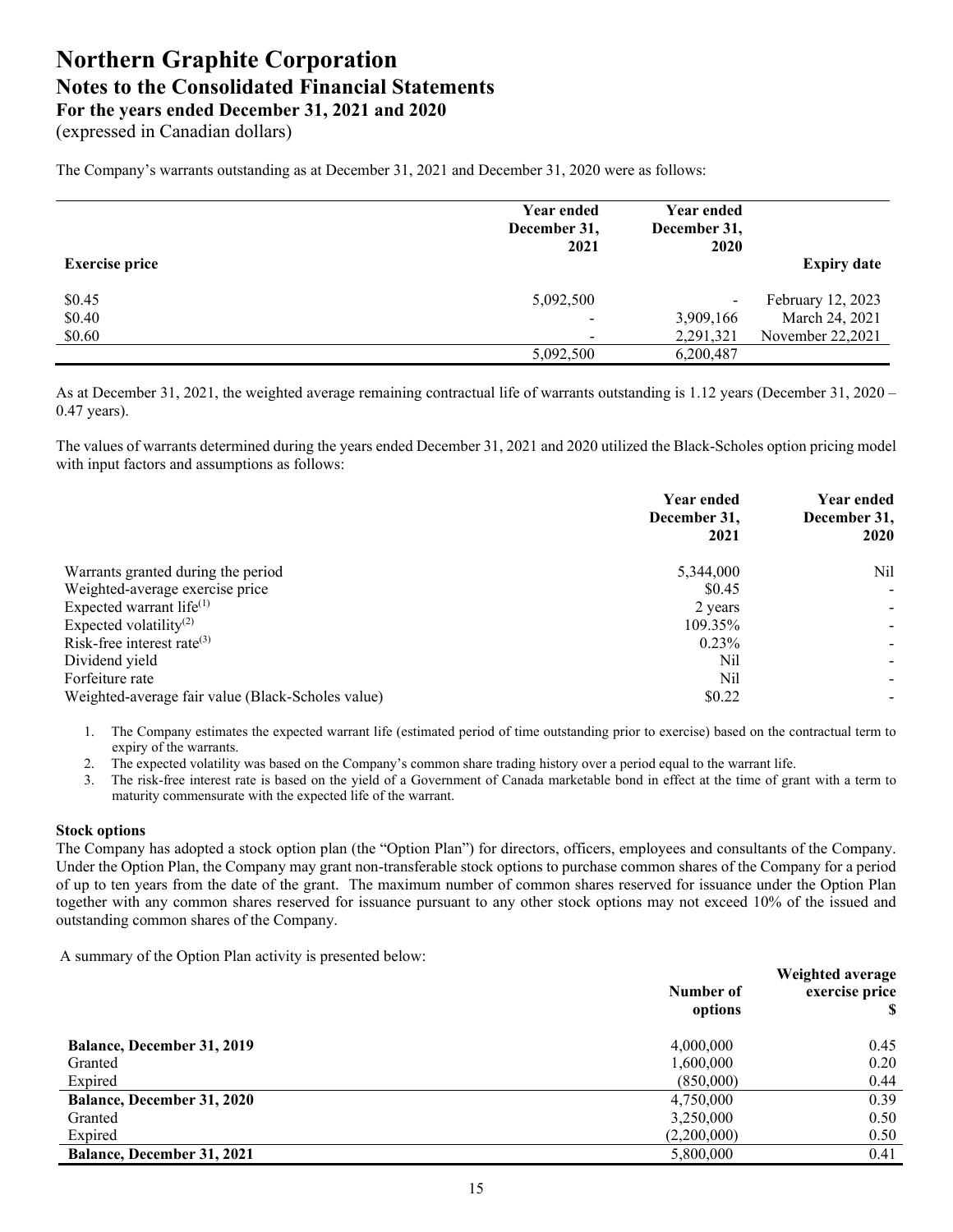(expressed in Canadian dollars)

A summary of the Company's outstanding stock options at December 31, 2021 is as follows:

| <b>Exercise price</b> | <b>Stock options</b><br>outstanding | <b>Stock options</b><br>exercisable | <b>Expiry date</b> |
|-----------------------|-------------------------------------|-------------------------------------|--------------------|
| \$0.20                | 100,000                             | 100,000                             | July 23, 2022      |
| \$0.20                | 1,500,000                           | 1,500,000                           | July 23, 2025      |
| \$0.25                | 150.000                             | 150,000                             | January 21, 2024   |
| \$0.50                | 200,000                             | 200,000                             | November 27, 2022  |
| \$0.50                | 600,000                             | 600,000                             | January 12, 2023   |
| \$0.50                | 200,000                             | 150,000                             | February 22, 2023  |
| \$0.50                | 2,800,000                           | 2,800,000                           | April 15, 2026     |
| \$0.50                | 250,000                             | 250,000                             | January 31, 2022   |
|                       | 5,800,000                           | 5,750,000                           |                    |

As at December 31, 2021, the weighted average remaining contractual life of stock options outstanding is 3.24 years (December 31,  $2020 - 2.05$  years). As at December 31, 2020, a total of 4,750,000 stock options were exercisable.

The values of stock options determined during the years ended December 31, 2021 and 2020 utilized the Black-Scholes option pricing model with input factors and assumptions as follows:

|                                                   | <b>Year ended</b><br>December 31,<br>2021 | Year ended<br>December 31,<br>2020 |
|---------------------------------------------------|-------------------------------------------|------------------------------------|
| Stock options granted during the period           | 3,250,000                                 | 1,600,000                          |
| Weighted-average exercise price                   | \$0.50                                    | \$0.20                             |
| Expected stock option life $(1)$                  | 2 to 5 years                              | 2 to 5 years                       |
| Expected volatility <sup>(2)</sup>                | 93.9% to 109.5%                           | $96.9\%$ to 107.6%                 |
| Risk-free interest rate $(3)$                     | $0.23\%$ to $0.75\%$                      | 0.23%                              |
| Dividend yield                                    | Nil                                       | Nil                                |
| Forfeiture rate                                   | Nil                                       | Nil                                |
| Weighted-average fair value (Black-Scholes value) | \$0.27                                    | \$0.13                             |

- 4. The Company estimates the expected stock option life (estimated period of time outstanding prior to exercise) based on the contractual term to expiry of stock options until such time that the Company can base its estimate on historical information pertaining to the Company's stock option exercise history.
- 5. The expected volatility was based on the Company's common share trading history over a period equal to the expected stock option life.
- 6. The risk-free interest rate is based on the yield of a Government of Canada marketable bond in effect at the time of grant with a term to maturity commensurate with the expected life of the stock option.

As at December 31, 2021 there was \$9,279 of unrecognized share-based compensation costs related to unvested stock option awards granted under the Option Plan.

#### **Contributed surplus**

Contributed surplus as at December 31, 2021 and 2020 consists of a share-based payment reserve related to stock options issued under the Option Plan.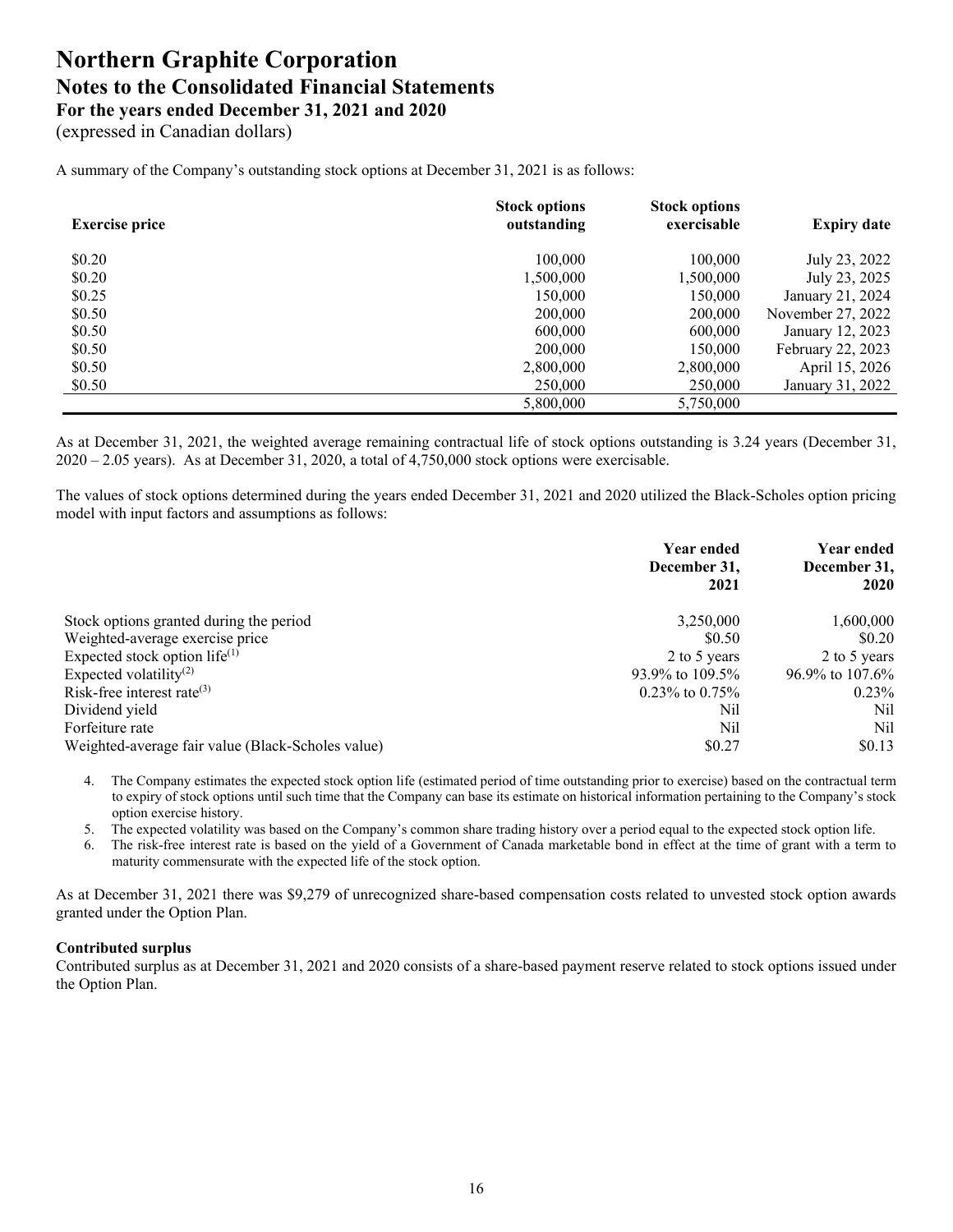**For the years ended December 31, 2021 and 2020**

(expressed in Canadian dollars)

#### *9. Income taxes*

The following table reconciles the expected income taxes at the Canadian statutory income tax rates to the amounts recognized in the statements of comprehensive loss for the years ended December 31, 2021 and 2020:

|                                              | <b>Year ended</b><br>December 31,<br>2021 | <b>Year ended</b><br>December 31,<br>2020 |
|----------------------------------------------|-------------------------------------------|-------------------------------------------|
| Loss before income taxes                     | \$<br>(3,225,559)                         | \$<br>(868, 131)                          |
| Canadian statutory income tax rate           | 26.5%                                     | 26.5%                                     |
| Expected income tax recovery                 | (854,773)                                 | (230, 055)                                |
| Differences resulting from:                  |                                           |                                           |
| Share issuance costs                         | (52,702)                                  |                                           |
| Non taxable gain                             | (54, 812)                                 |                                           |
| Non-deductible and other items               | 493,737                                   | 169,018                                   |
| Change in deferred tax assets not recognized | 468,550                                   | 61,037                                    |
| Income tax                                   |                                           |                                           |

Deferred taxes reflect the tax effects of temporary differences between the carrying amounts of assets and liabilities for financial reporting purposes and their tax values. Deferred tax assets (liabilities) at December 31, 2021 and 2020 are comprised of the following:

|                                   | December 31,<br>2021     |   | December 31,<br><b>2020</b> |
|-----------------------------------|--------------------------|---|-----------------------------|
| Non-capital loss carry forwards   | \$<br>566,142            | S | 490,322                     |
| Exploration and evaluation assets | (490, 322)               |   | (490, 322)                  |
| Deferred acquisition costs        | (34,790)                 |   |                             |
| Marketable securities             | (41,030)                 |   | -                           |
|                                   |                          |   |                             |
|                                   | $\overline{\phantom{0}}$ | S | -                           |

The unrecognized deductible temporary differences as at December 31, 2021 and 2020 are comprised of the following:

|                                      |   | December 31,<br>2021 |   | December 31,<br>2020 |
|--------------------------------------|---|----------------------|---|----------------------|
| Non-capital loss carry forwards      | S | 17,208,054           | S | 16,133,037           |
| Property and equipment               |   | 547,192              |   | 515,555              |
| Reclamation and close down provision |   | 362,180              |   | 345,925              |
| Marketable securities                |   |                      |   | 104,024              |
| SR&ED expenditures                   |   | 1,486,074            |   | 1,486,074            |
| Financing costs                      |   | 264,126              |   | 71,211               |
| Investment tax credits - Federal     |   | 440,018              |   | 440,018              |
| Investment tax credits - Ontario     |   | 88,763               |   | 88,763               |
|                                      | S | 20,396,407           | S | 19,184,608           |

As at December 31, 2021, the Company has non-capital loss carry forwards in Canada of approximately \$17,208,054 which can be applied to reduce future Canadian taxable income and will expire between 2027 and 2041.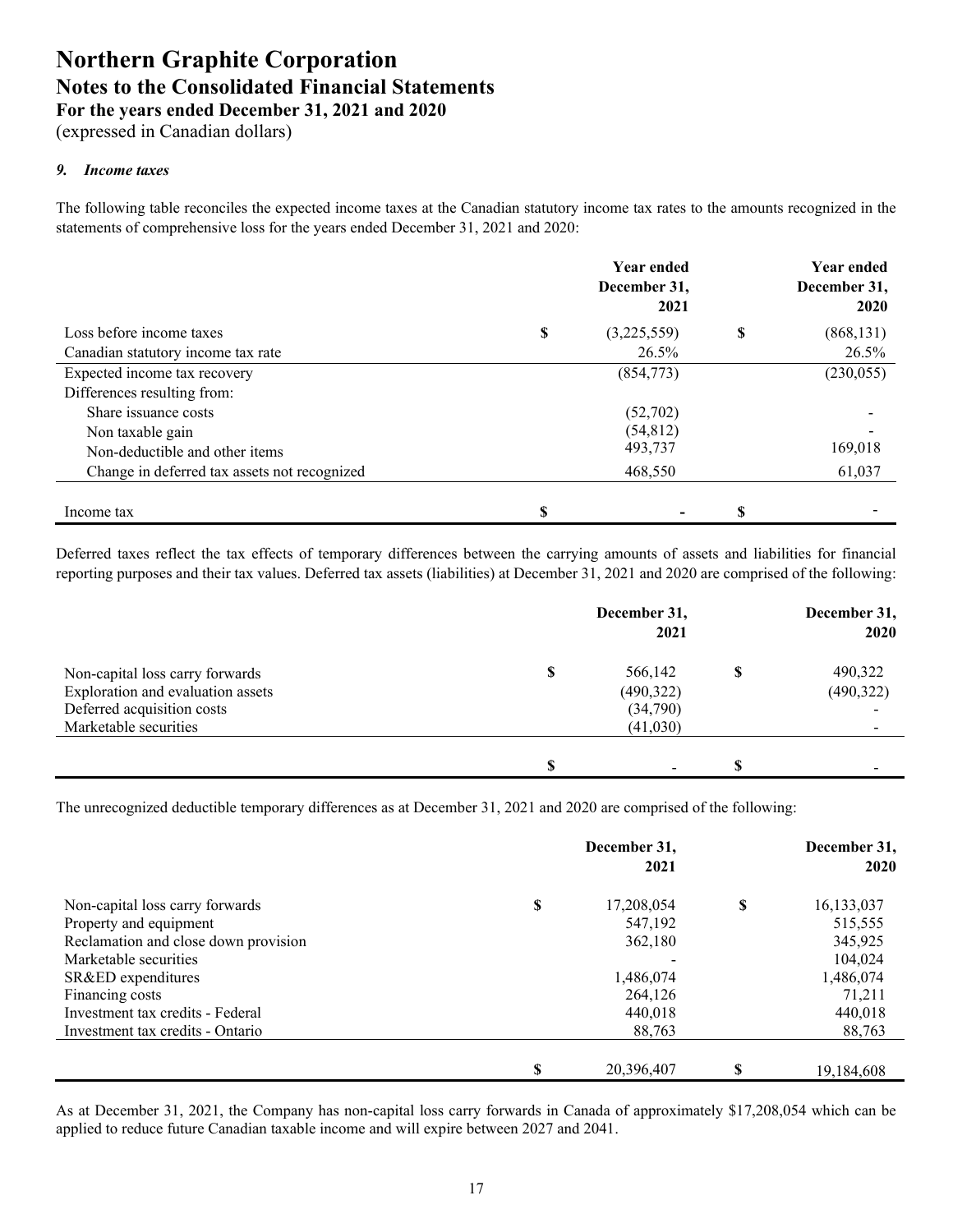### **For the years ended December 31, 2021 and 2020**

(expressed in Canadian dollars)

#### *10. Capital disclosures*

The Company's capital consists of the equity attributable to the common shareholders, comprised of share capital and accumulated deficit. The Company's objective when managing capital is to safeguard the Company's ability to continue as a going concern so that it can continue to explore and develop its mineral resource property for the benefit of its shareholders. The Company manages its capital structure and makes adjustments based on the funds available to the Company in light of changes in economic conditions. The Board of Directors does not establish quantitative return on capital criteria for management, but rather relies on the expertise of the Company's management to sustain the future development of the Company. In order to facilitate the management of its capital requirements, the Company prepares annual expenditure budgets that consider various factors, including successful capital deployment and general industry conditions. Management reviews its capital management approach on an ongoing basis and believes that this approach, given the relative size of the Company, is reasonable.

As the Company is an exploration stage company, it has no revenues and its principal source of capital is from the issue of common shares. In order to achieve its objectives, the Company will spend its existing working capital and raise additional funds as required.

The Company is not subject to externally imposed capital requirements and there were no changes to the Company's approach to capital management during the periods presented in these Consolidated Financial Statements.

#### *11. Supplemental cash flow information*

Non-cash transactions not reflected in the statements of cash flows are as follows:

|                                                                              | Year ended<br>December 31,<br>2021 | Year ended<br>December 31,<br><b>2020</b> |
|------------------------------------------------------------------------------|------------------------------------|-------------------------------------------|
| Exploration and evaluation costs in accounts payable and accrued liabilities | 32,960                             | 44.928                                    |
| Marketable securities offset against exploration and evaluation assets       |                                    | 440,340                                   |
| Common shares issued for property                                            | 250,000                            |                                           |

#### *12. Financial instruments and risk management*

#### **Fair value**

Certain of the Company's accounting policies and disclosures require the determination of fair value. Fair value represents the amount at which a financial instrument could be exchanged between willing parties, based on current markets for instruments with the same risk, principal and remaining maturity. Fair value estimates are based on quoted market values and other valuation methods. Fair values have been determined for measurement and/or disclosure purposes based on the fair value hierarchy contained in the Company's financial instrument accounting policy. When applicable, further information about the assumptions made in determining fair values is disclosed in the notes specific to that asset or liability.

As at December 31, 2021 the levels in the fair value hierarchy into which the Company's financial assets and liabilities are measured and recognized on the statement of financial position at fair value on a recurring basis are categorized as follows: Cash and cash equivalents and marketable securities (Level 1) of \$4,327,643 (December 31, 2020 - \$1,211,575) and marketable securities (Level 2) of \$Nil (December 31, 2020 - \$336,315).

As at December 31, 2021 and 2020, there were no financial assets and liabilities measured and recognized at fair value on a non-recurring basis. The Company's policy for determining when a transfer occurs between levels in the fair value hierarchy is to assess the impact at the date of the event or the change in circumstances that could result in a transfer. There was a transfer of marketable securities between Level 2 and Level 1 with no other transfers between Level 1, Level 2 and Level 3 during the years ended December 31, 2021 and 2020. As at December 31, 2021 and 2020, there were no financial assets or liabilities measured and recognized in the statements of financial position at fair value that would be categorized as Level 3 in the fair value hierarchy.

The carrying value of and accounts payable and accrued liabilities approximates fair value due to the short-term nature of these financial instruments. The carrying value of the reclamation deposit approximates its fair value as it bears a market rate of interest.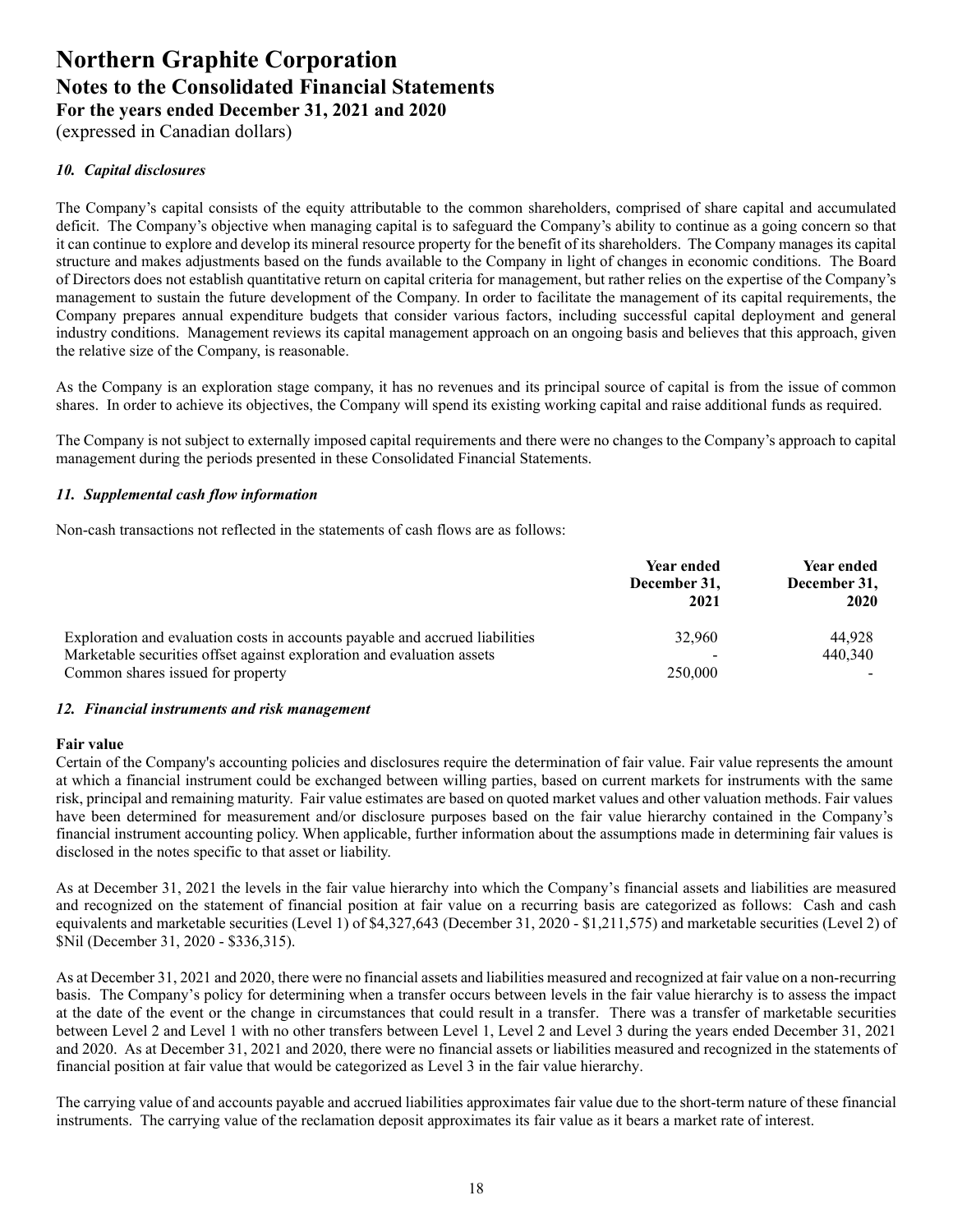(expressed in Canadian dollars)

#### **Currency risk**

As the majority of the Company's expenditures are in Canadian dollars, the Company limits its exposure to currency risk by maintaining its cash and cash equivalents in Canadian dollars. The Company periodically carries a portion of its accounts payable and accrued liabilities in US dollars, and is subject to currency risk on these balances. However, the Company considers this risk to be minimal.

#### **Credit risk**

Credit risk is the risk of a loss if a counterparty to a financial instrument fails to meet its contractual obligations. The Company limits its exposure to credit risk by holding its cash in deposits with high credit quality Canadian financial institutions, and considers this risk to be minimal.

#### **Liquidity risk**

Liquidity risk is the risk that the Company will not be able to meet is financial obligations as they come due. The Company manages its liquidity risk through the management of its capital structure.

The Company incurred a net loss of \$3,225,559 for the year ended December 31, 2021 (December 31, 2020 – \$868,131) and has an accumulated deficit of \$16,259,740 since the inception of the Company. As at December 31, 2021, the Company had working capital of \$3,660,304 (December 31, 2020 – \$1,291,225). The Company's ability to continue as a going concern is dependent upon its ability to raise additional capital to continue the development of the Bissett Creek Property and to close the acquisition of the Lac des Iles and Namibian mining assets (note 7). Substantial additional capital is required to close the acquisition of Lac des Iles and Namibian mining assets and further develop the Bissett Creek Property and there is no assurance management will be successful in its endeavors. Subsequent to year end, the Company completed an initial closing of a brokered private placement financing for gross proceeds of \$19,321,875 (note 18).

#### **Interest rate risk**

Interest rate risk is the risk that the fair value of future cash flows of a financial instrument will fluctuate because of changes in market interest rates. The Company is not exposed to interest rate risk due to the short-term nature of its financial instruments.

#### *13***.** *Related party transactions and compensation of key management*

During the year ended December 31, 2021, the Company expensed management fees to a company owned and controlled by key management personnel of \$81,994 (2020 – \$39,690) and salary and compensation to key management personnel of \$300,000 (2020 – \$180,000). During the year ended December 31, 2021, the Company expensed directors' fees of \$60,000 (2020 – \$60,000). During the year ended December 31, 2021, the Company expensed share-based compensation for stock options granted to key management personnel and directors of \$738,600 (2020 – \$192,500).

As at December 31, 2021, \$8,238 (December 31, 2020 – \$95,884) was included in accounts payable and accrued liabilities owing to officers and directors relating to management and director fees and for reimbursement of expenses. Effective July 1, 2020, the Company's CEO agreed to defer current payment of two-thirds of his salary and the directors of the Company agreed to defer all payment of board of director fees until market conditions improve. As of December 31, 2021, the Company's CEO's salary and the board of director fees were no longer deferred as market conditions have improved.

#### *14***.** *Commitments*

#### **Leased mineral claims**

In connection with the Bissett Creek Property, the Company is required to make royalty payments of \$20 per ton of graphite concentrate produced to the previous owners and a 2.5% net smelter return is payable on any other minerals derived and sold from the Bissett Creek Property. An advance royalty of \$27,000 per annum is payable in semi-annual installments. The advances will be credited against any future production royalty payments.

On July 15, 2020, the Company closed the sale of a 1% gross revenue royalty ("GRR") on its Bissett Creek Property to Electric Royalties Ltd. (see notes 4 and 6).

#### **Contractual obligations**

As at December 31, 2021 and 2020, the Company had no contractual obligations which related to costs associated with work at the Bissett Creek Property.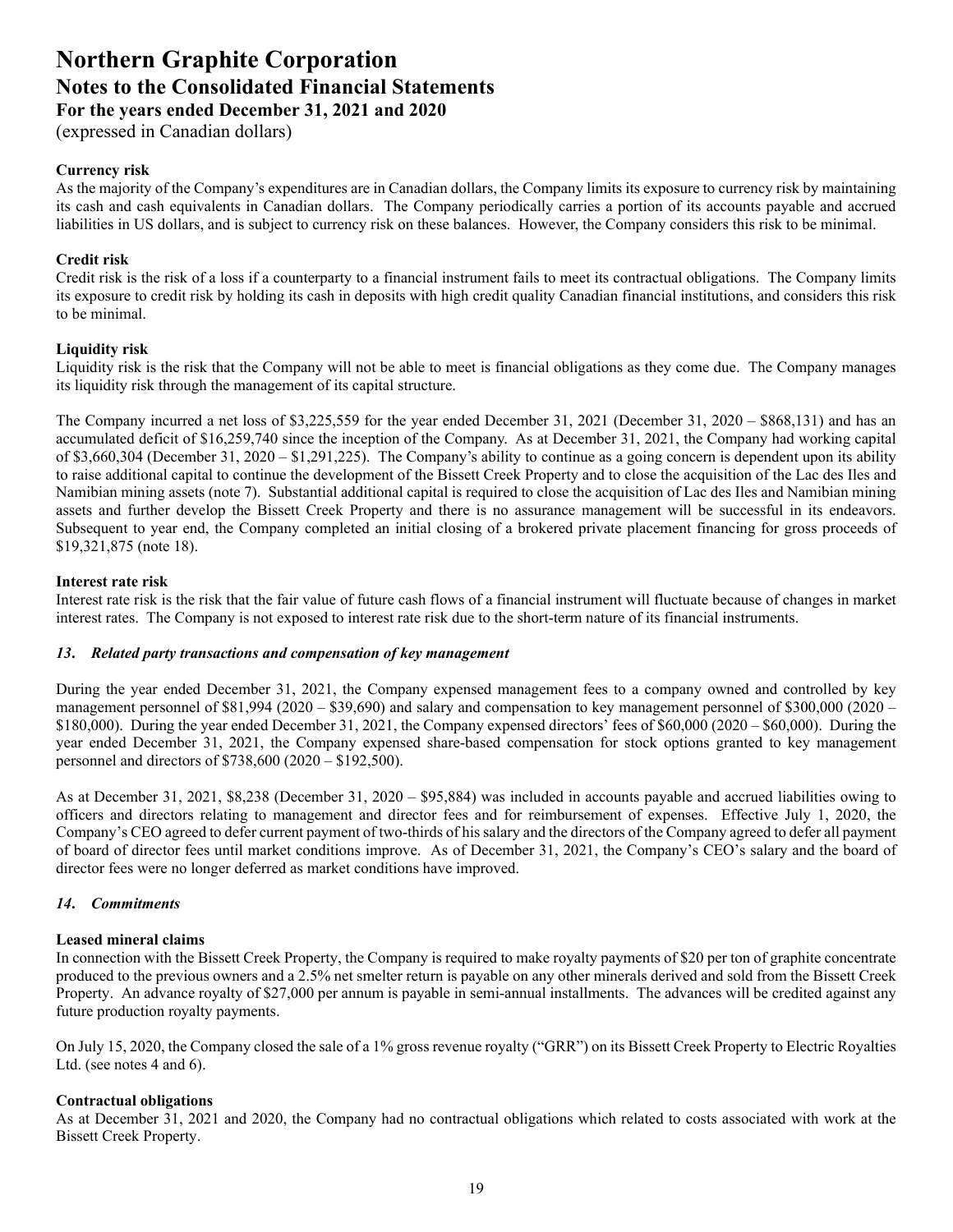(expressed in Canadian dollars)

#### *15. Provisions*

In 2012, the Company filed a revised Mine Closure Plan ("MCP") which was accepted by the Ontario Ministry of Energy, Northern Development and Mines ("MENDM"). In accordance with the MCP, the Company is required to deposit \$2,329,008 with the Minister of Finance for the Province of Ontario prior to the commencement of commercial production. This represents the estimated amount that would be required to restore the Bissett Creek Property to its original environmental state after the mine has been constructed and operations cease. A deposit of \$845,883 (December 31, 2020 – \$845,145), including accrued interest, has been made and has been accounted for as a long term deposit. The Company has recorded a provision of \$362,180 (December 31, 2020 – \$345,925) which represents the estimated current cost of reclamation. The reclamation deposit will be returned to the Company once the MENDM is satisfied that the obligations contained in the MCP have been fulfilled by the Company. Due to a number of operational changes made to improve the economics of the Bissett Creek project and to the passage of time since the MCP was approved, the MENDM has informed the Company that it must file an amendment to the MCP which will include a recalculation of reclamation costs and the amount of the required deposit.

#### *16. Segmented information*

The Company's operations comprise one reportable segment being the exploration and development of mineral resource properties. The Company's corporate and administrative offices are in Ontario, Canada. The Company's exploration and development activities are focused on the Bissett Creek Property in Ontario, Canada and the South Okak Project located in Labrador, Canada. All property and equipment and exploration and evaluation assets are located in Canada.

#### *17. Global COVID-19 pandemic*

The outbreak of COVID-19 has resulted in governments worldwide enacting emergency measures to combat the spread of the virus. Measures taken to contain the spread of the virus, including travel bans, quarantines, social distancing, and closures of non-essential services have triggered significant disruptions to businesses worldwide, resulting in an economic slowdown. The duration and impact of the COVID-19 pandemic is unclear at this time and as a result it is not possible for management to estimate the severity of the impact it may have on the financial results and operations of the Company in future periods. COVID-19 may hinder both the Company's ability to conduct exploration activities in the jurisdiction that it operates in and its ability to raise financing for exploration or operating costs due to uncertain capital markets, supply chain disruptions, increased government regulations and other unanticipated factors, all of which may also negatively impact the Company's business and financial condition. It is management's assumption that the Company will continue to operate as a going concern.

#### *18. Subsequent events*

#### *Private placement financing*

During February 2022, the Company completed an initial closing of a brokered private placement raising gross proceeds of \$19,321,875 with the sale of 25,762,500 subscription receipts at a price of \$0.75 per subscription receipt. Each subscription receipt shall be deemed to be automatically exercised, without payment of any additional consideration and without further action on the part of the holder thereof, into one unit upon satisfaction of certain escrow release conditions relating to the closing of the acquisition of the Lac des Iles graphite mine and Namibian graphite deposit and processing plant (note 7). The escrow release conditions include satisfaction of certain release conditions including all conditions precedent of the acquisition have been met. Each unit is comprised of one common share of the Company and one-half of one share purchase warrant. Each warrant shall be exercisable to acquire one common share at a price of \$1.10 per common share for a period of 24 months from the date the escrow release conditions are satisfied.

In connection with the initial closing of the private placement, the agents received a cash fee equal to 6% of the aggregate gross proceeds of the closing, and such number of compensation warrants equal to 6% of the number of subscription receipts issued under the closing. Each agent's warrant is exercisable for one common share at an exercise price of \$0.75 per common share at any time on or before February 10, 2024.

In the event that the escrow release conditions have not been satisfied on or before May 1, 2022, or the Company advises the lead agent or announces to the public that it does not intend to satisfy the escrow release conditions or the proposed acquisition (note 7) has been terminated, the aggregate issue price of the subscription receipts will be returned to the applicable holders and the subscription receipts will be automatically cancelled and be of no further force and effect.